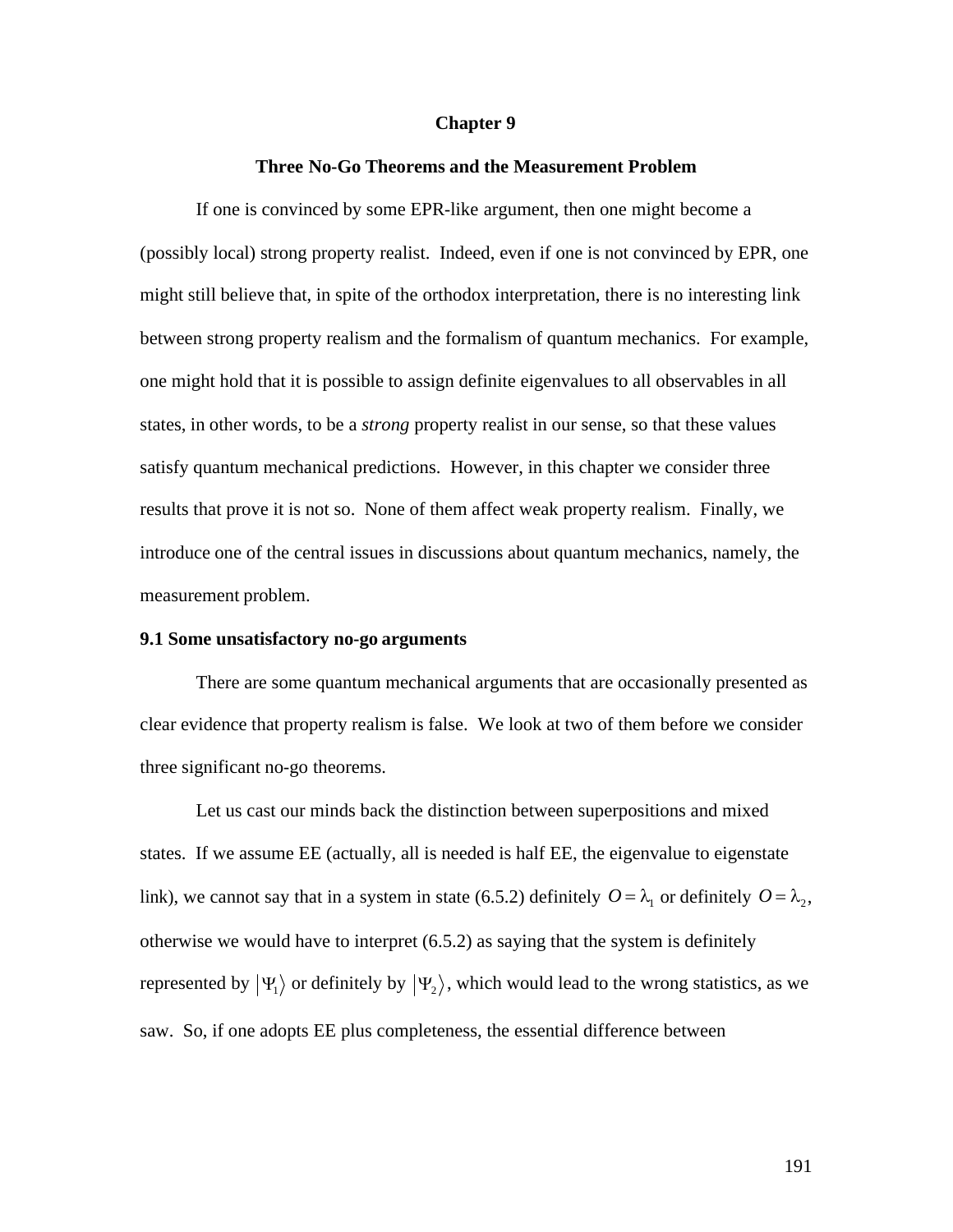superpositions and mixed states shows that property realism is false. The problem, of course, is that one may reject EE or the claim that quantum mechanics is complete.<sup>1</sup>

There is a most famous alleged no-go theorem produced in 1932 by von Neumann "proving" that no hidden variable theory allowing simultaneous values of incompatible observables could be constructed that would be compatible with quantum mechanical predictions or, for us, that strong property realism is incompatible with the machinery of quantum mechanics. The argument is complex, and we need not follow it but by noting that it rests on the assumption that, independently of whether  $\hat{O}$  and  $\hat{P}$  *commute or not*, if

$$
\hat{O} + \hat{P} = \hat{Q},\tag{9.1.1}
$$

then

$$
v(O) + v(P) = v(Q), \tag{9.1.2}
$$

where  $v(O)$  is the pre-measured value of O equal to the relevant eigenvalue of  $\hat{O}$ , and the theory cannot satisfy  $(9.1.2)$ . same with the other two observables. Von Neumann then showed that a hidden variable

The rationale for the transition from (9.1.1) to (9.1.2) was provided by the theorem that in general if  $(9.1.1)$  is true, then

$$
\langle O \rangle + \langle P \rangle = \langle Q \rangle \tag{9.1.3}
$$

for all states, and independently of whether the operators commute or not. The problem here is that (9.1.3) does not yield (9.1.2). Obviously, the latter entails the former, but the converse is not true: the relations holding among averages need not hold among the items  $\overline{a}$ 

 $<sup>1</sup>$  Arguments appealing to interference effects, such as those arising in the two slits</sup> experiments or in Mach-Zender interferometers share this pattern.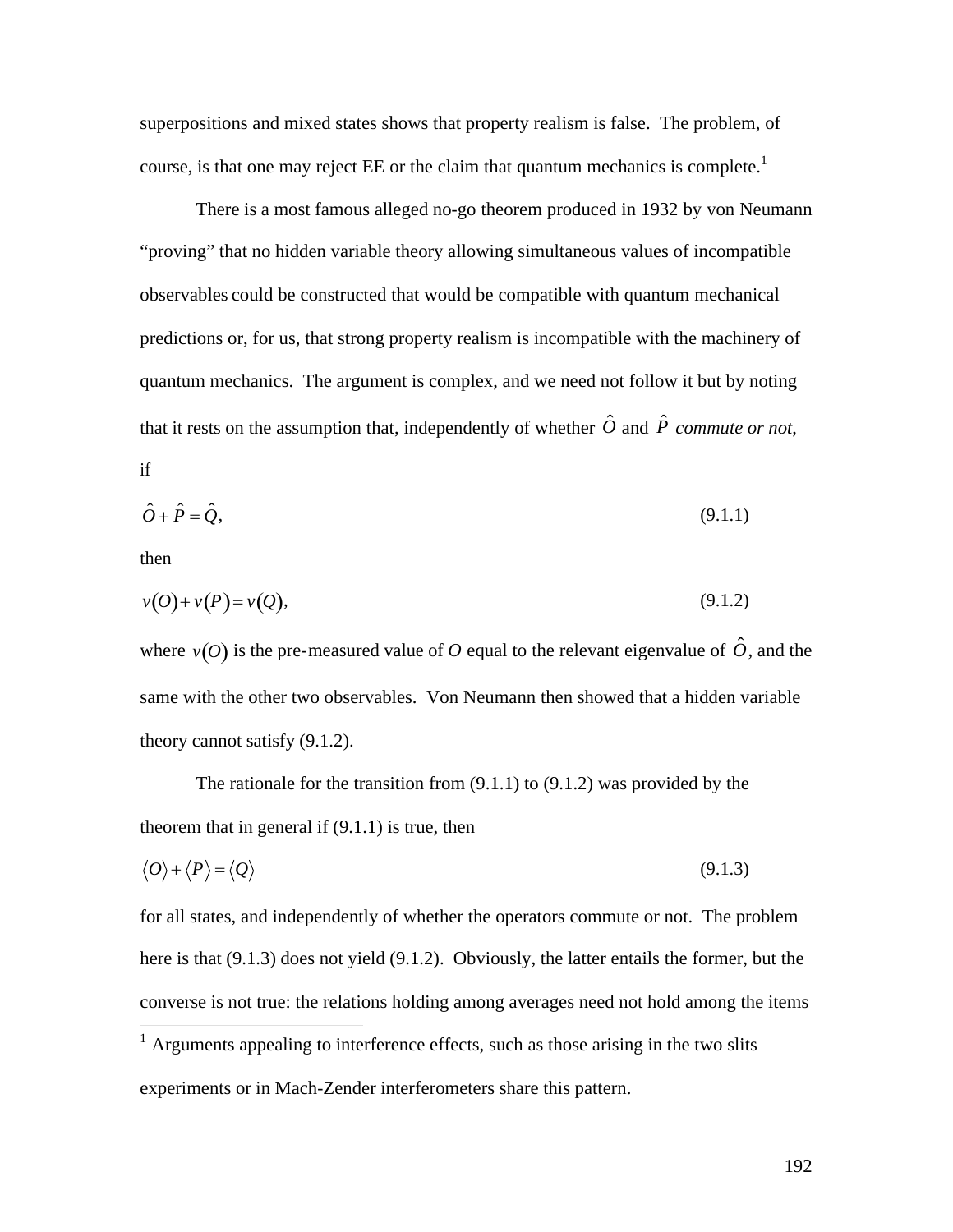out of which the averages are constructed. In other words, a hidden variable theory could break (9.1.2) while satisfying (9.1.3). As it happens, von Neumann's claim can be obtained from quantum mechanical formalism *only* for commuting operators. As an aside, we should note that (9.1.2) makes no sense for standard quantum mechanics or for weak property realism if  $|\hat{O}, \hat{P}| \neq 0$ , for in those views no incompatible observables have simultaneous values.

#### **9.2 Bell's Inequality**

In 1964, J.S. Bell discovered a remarkable relation among strong property realism, the principle of locality (PL), and quantum mechanical predictions. There are various ways of proving the inequality, or its equivalent, that constitutes the core of Bell's original theorem; some are due to Bell himself and some to others, but often they are all referred to as "Bell's Theorem". Here we look at a particularly simple and general version that does not employ the machinery of hidden variables, and therefore makes no assumptions about the probability distribution of observables (Clauser, J. F., Horne, M. A., Shimony, A., Holt, R. A., (1969)). Bell's Theorem proves that the combination of strong property realism and the principle of locality (PL) is statistically incompatible with the predictions of quantum mechanics. In other words, any local hidden variable theory capturing strong property realism is statistically incompatible with quantum mechanics.<sup>2</sup>

As we saw in the EPRB example, when the system is in the singlet state 1  $\mathbf{A}$  $\frac{1}{2} \left( \int_{z}^{a} \left( \int_{z}^{b} \right) - \left| \int_{z}^{a} \right|_{z}^{b} \right)$ , if we measure  $S_z^a = +1$ , then certainly  $S_z^b = -1$ . Suppose now that the

<sup>&</sup>lt;sup>2</sup> Actually, the theorem applies to strong property contextualism as well, as we shall see.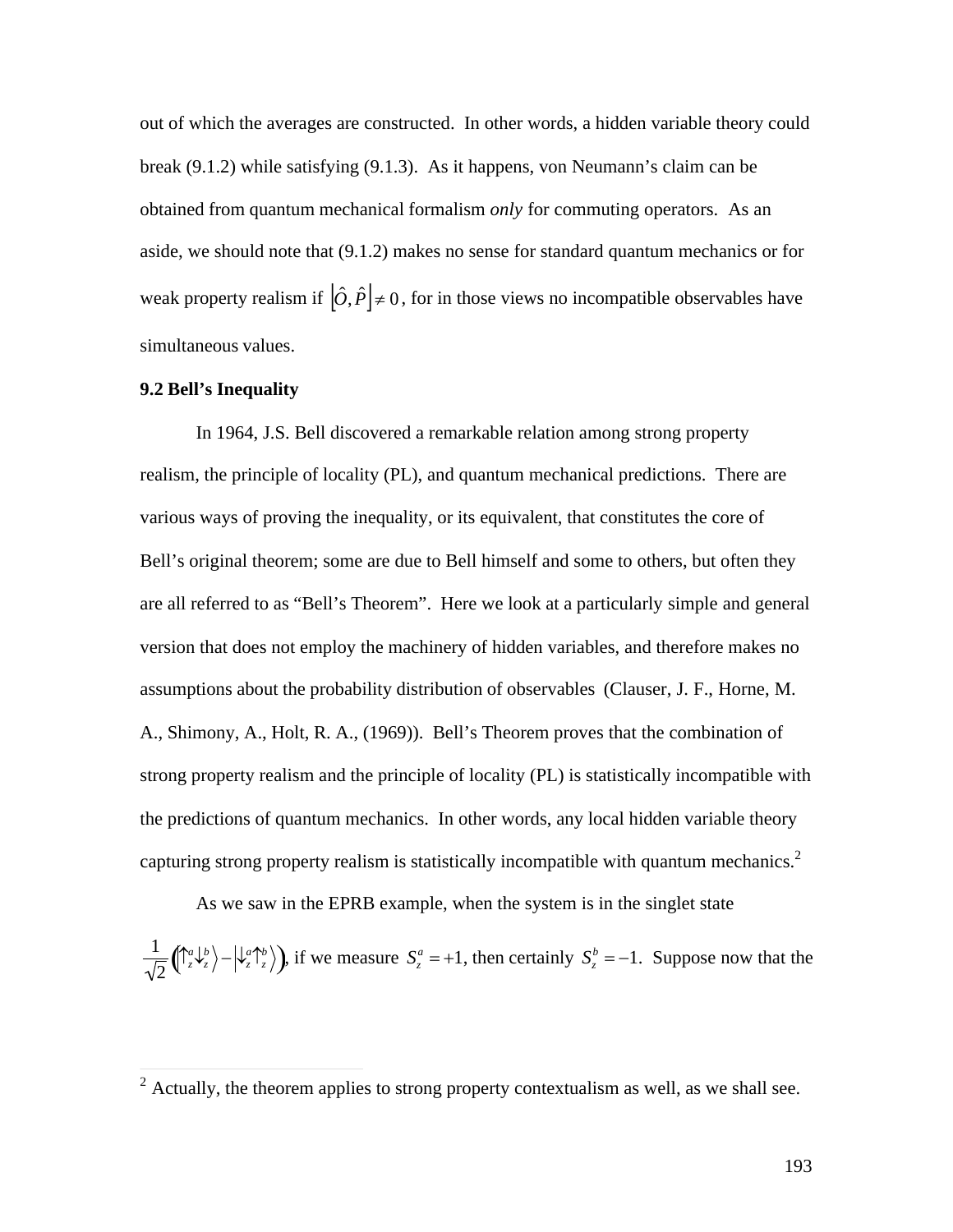Stern-Gerlach device A we use on  $a$  can be rotated along two unit vectors  $\mathbf{m}$  and  $\mathbf{m}'$ , and the Stern-Gerlach device B we use on  $b$  can be rotated along two unit vectors **n** and  $n'$ .



Figure 1

Let us symbolize the component of spin of particle *a* along vector **q** as  $S_q^a$ , and similarly which entails that the values of the spin components of a spin-half particle are always  $\pm 1$ ; for other particles and vectors. Let us also assume that strong property realism obtains, in addition, PL guarantees that measurement returns on a particle are independent of any measurement return on the other particle (remote outcome independence) or experimental setup on the other particle (remote context independence or parameter independence).<sup>3</sup>

Consider the quantity

$$
\mu = S_m^a S_n^b + S_m^a S_{n'}^b + S_{m'}^a S_n^b - S_{m'}^a S_{n'}^b,
$$
\n(9.2.1)

<sup>&</sup>lt;sup>3</sup> The combination of remote outcome independence and remote context independence is equivalent to what is at times referred to as 'Bell locality', namely, that upon the joint measurement of two observables, one on *a* and one on *b*, the probability for a pair of measurement returns is equal to the product of the probabilities for each measurement return separately (Jarrett, J., P., 1984). Bell's locality is what is needed for Bell's proof to take off. Hence, the denial of either remote outcome independence or remote context independence blocks the proof, as we shall soon see.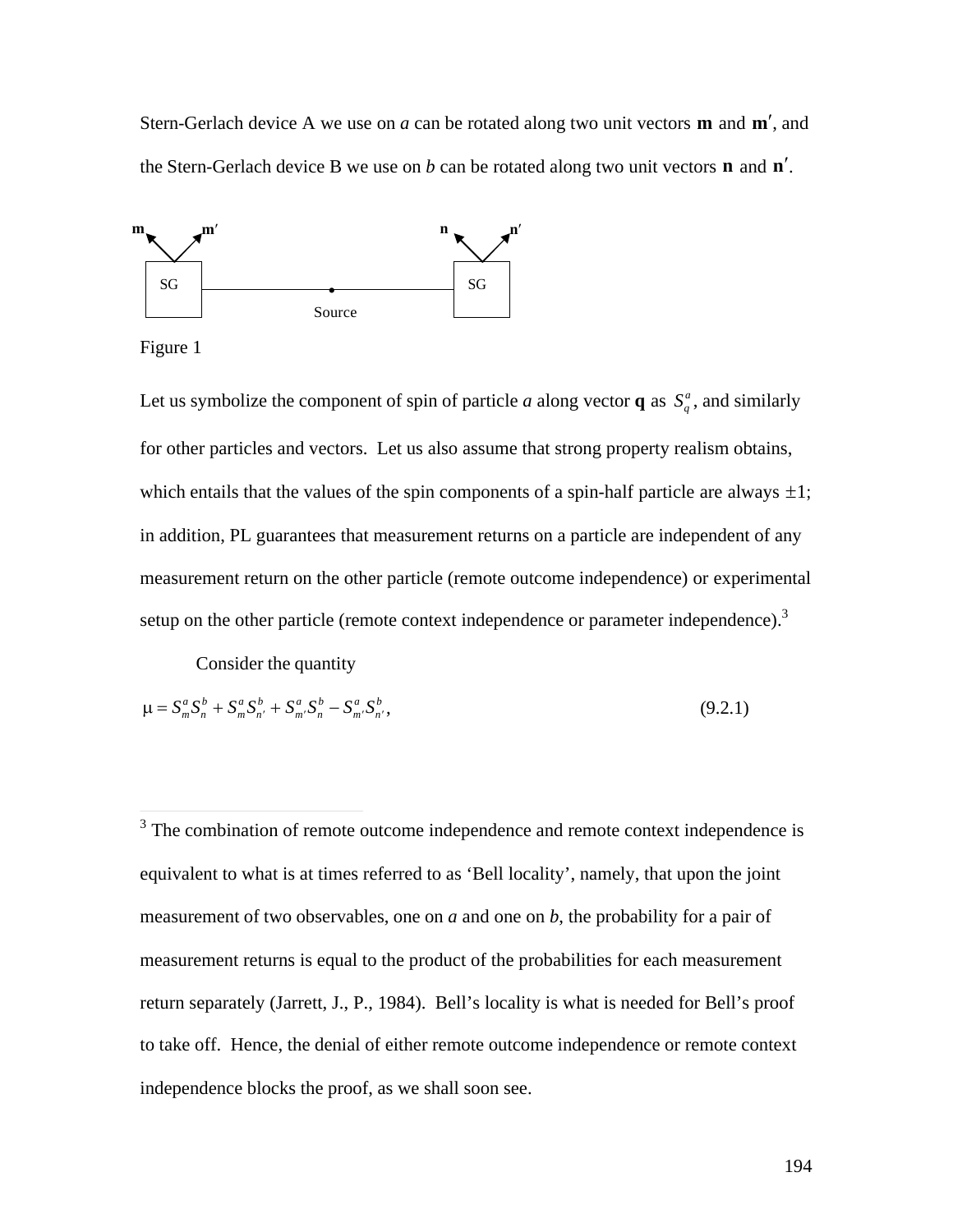where each factor in the summands represents a property with a definite value. As PL entails Bell's locality by guaranteeing that  $S_m^a$  and  $S_{m'}^a$  are independent of any measurement return or experimental apparatus on *b*, we obtain

$$
\mu = S_m^a (S_n^b + S_{n'}^b) + S_{m'}^a (S_n^b - S_{n'}^b).
$$
\n(9.2.2)

If we assume that both  $S_n^b$  and  $S_n^b$  have simultaneous values, they must have either the same sign (that is, both must be equal to  $\pm 1$ ) or opposite signs, one and only one of the two addenda in the previous equation must be equal to zero, and consequently

$$
\mu = \pm 2 \tag{9.2.3}
$$

Applying (9.2.1) to an ensemble of pairs of particles, and taking the averages, we obtain

$$
\langle \mu \rangle = \langle S_m^a S_n^b \rangle + \langle S_m^a S_{n'}^b \rangle + \langle S_{m'}^a S_n^b \rangle - \langle S_{m'}^a S_{n'}^b \rangle.
$$
 (9.2.4)

Now, since each  $\mu$  is equal to  $\pm 2$ , it must be the case that

$$
|\langle \mu \rangle| \le 2. \tag{9.2.5}
$$

Consequently,

$$
\left| \left\langle S_m^a S_n^b \right\rangle + \left\langle S_m^a S_{n'}^b \right\rangle + \left\langle S_m^a S_n^b \right\rangle - \left\langle S_m^a S_{n'}^b \right\rangle \right| \leq 2, \tag{9.2.6}
$$

which is Bell's inequality. Before we get to the issue of whether quantum mechanical predictions satisfy Bell's inequality, three things should be noticed.

First, the proof is compatible with property contextualism in the sense that the returns of a measurement may, although it need not, be a function not only of the measured system but also of the measuring apparatus. Second,  $S_m^a S_n^b$ ,  $S_m^a S_n^b$ ,  $S_m^a S_n^b$ ,  $S_m^a \cdot S_{n'}^b$  are mutually compatible, and therefore (9.2.1) is uncontroversial. However, the transition from (9.2.1) to (9.2.2) appeals to strong property realism (or strong property contextualism) by assuming that both  $S_n^b$  and  $S_n^b$  have values even if they are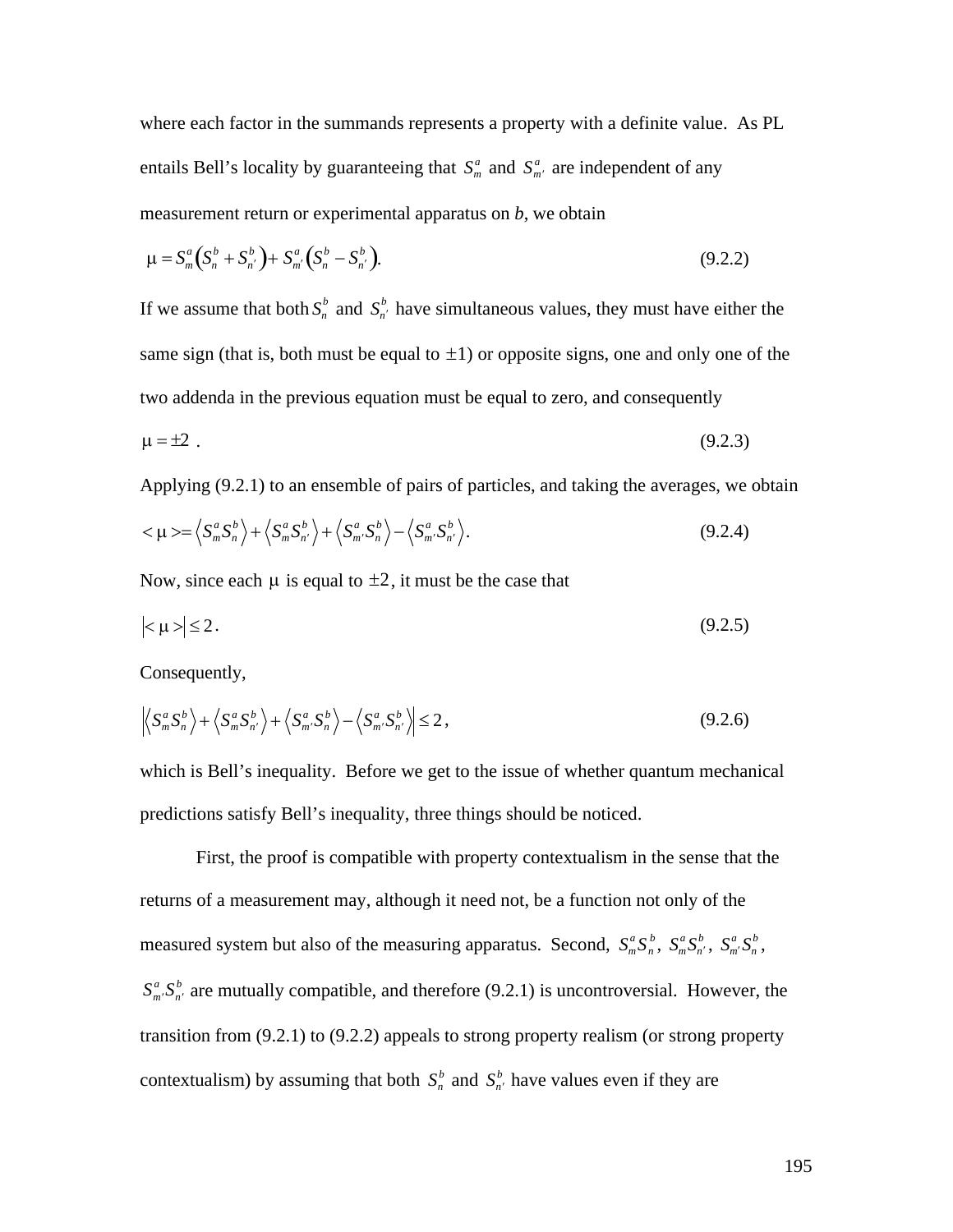incompatible observables. Third, the transition from (9.2.1) to (9.2.6) does *not* involve any quantum mechanical machinery. This means that Bell's inequality can be proved with respect to any run of the mill dichotomic quality (one that only takes values  $\pm 1$ ) tinkering (for example, if length *l* is more than  $3m$ , then  $l = 1$ , otherwise  $l = 0$ ), Bell's satisfying Bell's locality. Since any physical quantity can be made dichotomic by a bit of inequality can be obtained in any domain in which Bell's locality holds.

The truly amazing thing is that Bell's inequality is statistically incompatible with quantum mechanical predictions. The two next sections are devoted to proving this.

### **9.3 Stern-Gerlach Devices Oriented at an Angle**

Up to now, we have studied spin by using the standard orthogonal components  $S_x$ ,  $S_y$ , and  $S_z$ . To that effect, we have determined their operators and the eigenvalues and eigenvectors of those operators. However, nothing prevents us from finding operators representing any arbitrary component of spin. For example, consider the unit vector **n** lying in the  $xz$ -plane and making an angle  $\phi$  with the *z*-axis. Suppose now that we want to determine  $\hat{S}_n$ , the operator corresponding to  $S_n$ , the spin component along the *n*-axis in order to predict what might happen to particles traveling along the *y*-axis and entering a Stern-Gerlach device tilted at an angle *f* with the *z*-axis. The normalized eigenvector associated with eigenvalue  $-\hbar/2$  is

$$
|\psi_n\rangle = \begin{pmatrix} -\sin\frac{\phi}{2} \\ \cos\frac{\phi}{2} \end{pmatrix};\tag{9.3.1}
$$

the eigenvector associated with eigenvalue  $\hbar/2$  is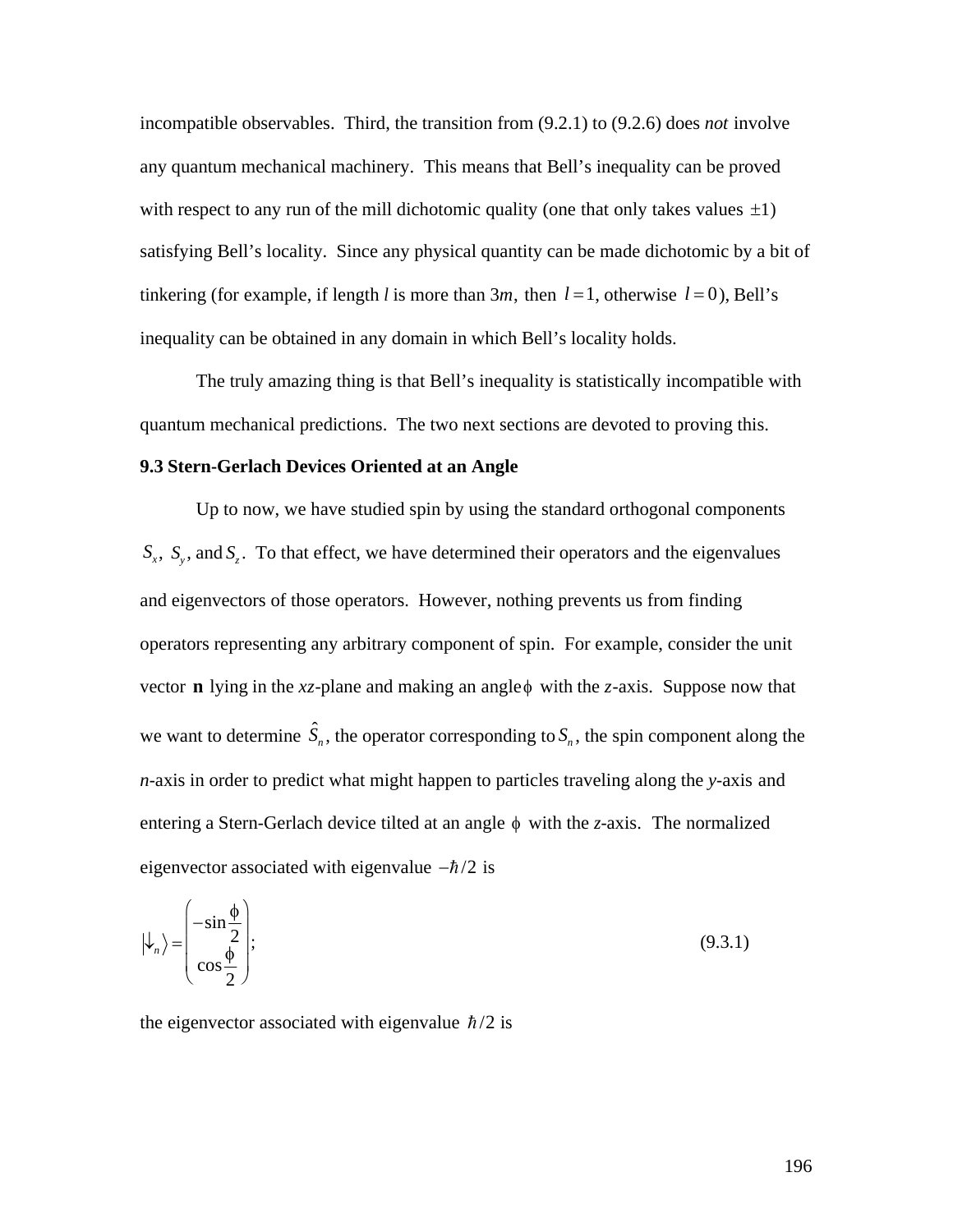$$
|\Upsilon_n\rangle = \begin{pmatrix} \cos\frac{\phi}{2} \\ \sin\frac{\phi}{2} \end{pmatrix} .4
$$
 (9.3.2)

Suppose now that a stream of spin-half particles in state  $|\uparrow_z\rangle$  enters a SGN device, a Stern-Gerlach apparatus tilted by an angle  $\phi$  with the *z*-axis. Let us expand the vector state of the entering particles in terms of the eigenvectors associated with  $\hat{S}_n$ , thus obtaining

$$
|\uparrow_z\rangle = \begin{pmatrix} 1 \\ 0 \end{pmatrix} = c_1 \begin{pmatrix} -\sin\frac{\phi}{2} \\ \cos\frac{\phi}{2} \end{pmatrix} + c_2 \begin{pmatrix} \cos\frac{\phi}{2} \\ \sin\frac{\phi}{2} \end{pmatrix},
$$
(9.3.3)

By simple inspection we note that  $c_1 = -\sin{\frac{\phi}{2}}$  and  $c_2 = \cos{\frac{\phi}{2}}$ .<sup>6</sup> Consequently, two

particle streams will come out of the SGN device. The first stream is composed of particles in state  $|\psi_n\rangle$  and with spin  $S_n = -\hbar/2$ . The probability that a particle belongs to this stream is  $|c_1|^2 = \left| -\sin \frac{\phi}{2} \right|^2 = \sin^2 \frac{\phi}{2}$ . The second stream is composed of particles in state  $|\hat{\Gamma}_n\rangle$  and with spin  $S_n = \hbar/2$ . The probability that a particle belongs to this stream is  $|c_2|^2 = \cos^2 \frac{\phi}{2}$ .

 $5$  Of course, we know that we can expand the state of the entering particles in terms of the eigenvectors associated with  $\hat{S}_n$  because  $\hat{S}_n$  is Hermitian, and therefore its eigenvectors span the space.

<sup>6</sup> This is because  $\sin^2 x + \cos^2 x = 1$ .

 $4$  The proof is left as an exercise.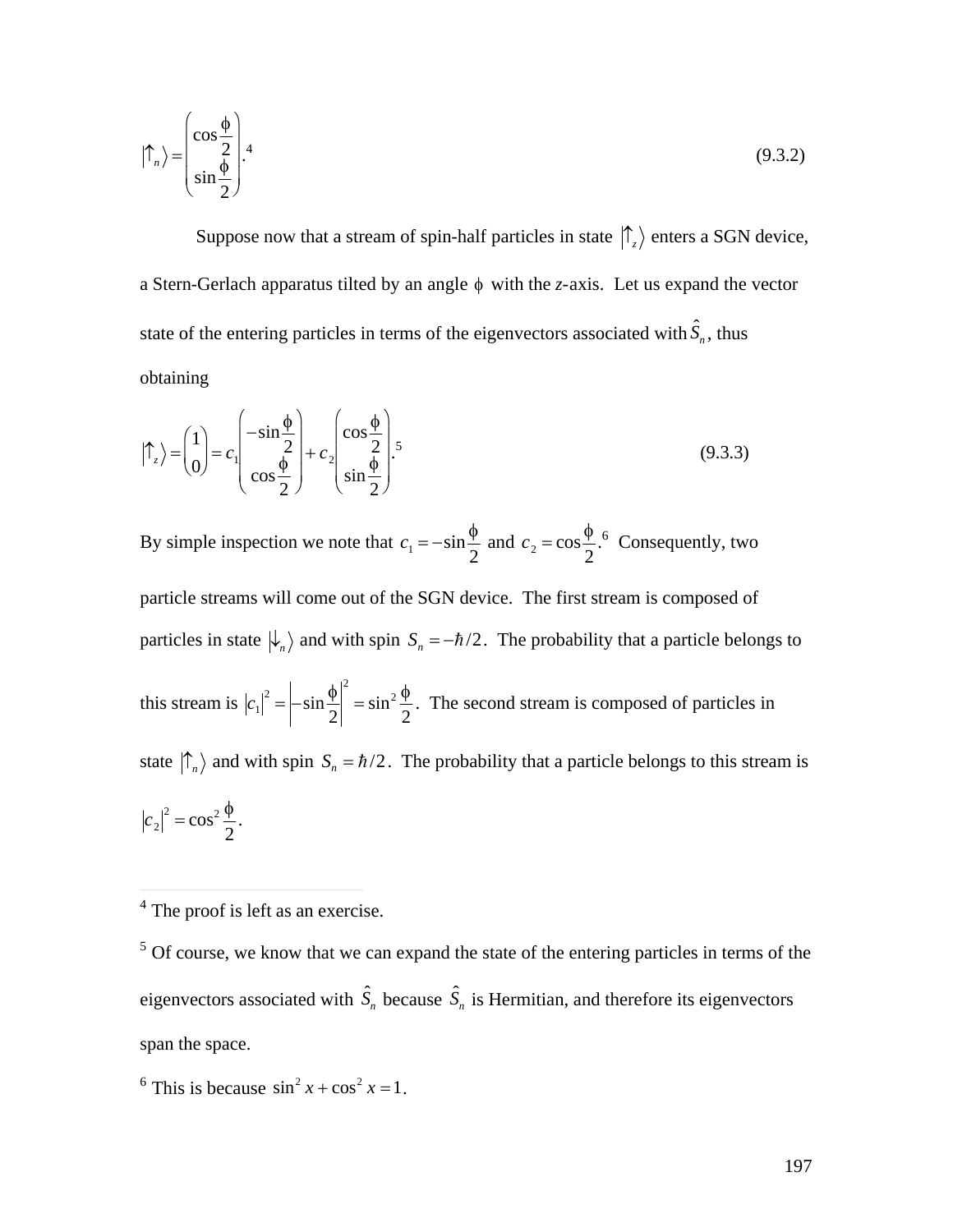# 9.4 Bell's Inequality and Quantum Mechanics

We can now show that Bell's inequality is statistically incompatible with quantum mechanics. We choose our coordinates so that the  $z$ -axis is along the unit vector  $\mathbf{m}$ . Suppose now that after having obtained  $S_m^a = +1$  we measure a component  $S_n^b$  diverging from **m** by an angle  $\phi_{mn}$  and lying in the xz-plane. Since a and b are in the singlet state, when  $S_m^a = +1$  and a's state is reduced to  $\begin{pmatrix} 1 \\ 0 \end{pmatrix}$ , b's is  $\begin{pmatrix} 0 \\ 1 \end{pmatrix}$ . As usual, we need to expand

b's state vector into the eigenvectors of  $S_m^b$ , thus obtaining

$$
\begin{pmatrix} 0 \\ 1 \end{pmatrix} = \sin \frac{\phi_{mn}}{2} \begin{pmatrix} \cos \frac{\phi_{mn}}{2} \\ \sin \frac{\phi_{mn}}{2} \end{pmatrix} + \cos \frac{\phi_{mn}}{2} \begin{pmatrix} -\sin \frac{\phi_{mn}}{2} \\ \cos \frac{\phi_{mn}}{2} \end{pmatrix}.
$$
 (9.4.1)

Consequently, given that  $S_m^a = +1$ , we shall obtain  $S_n^b = +1$  with probability  $\sin^2 \frac{\phi_{mn}}{2}$  and

 $S_n^b = -1$  with probability  $\cos^2 \frac{\phi_{mn}}{2}$ . Similarly, given that  $S_m^a = -1$ , we shall obtain

 $S_n^b = +1$  with probability  $\cos^2 \frac{\phi_{mn}}{2}$ , and  $S_n^b = -1$  with probability  $\sin^2 \frac{\phi_{mn}}{2}$ .

Now, the probability that  $S_m^a = +1$  and  $S_n^b = +1$  is equal to

$$
\Pr(S_m^a = +1 \cap S_n^b = +1) = \frac{1}{2} \sin^2 \frac{\phi_{mn}}{2},\tag{9.4.2}
$$

since the probability that  $S_m^a = +1$  is 1/2 and the probability that  $S_n^b = +1$  given that  $S_m^a = +1$  is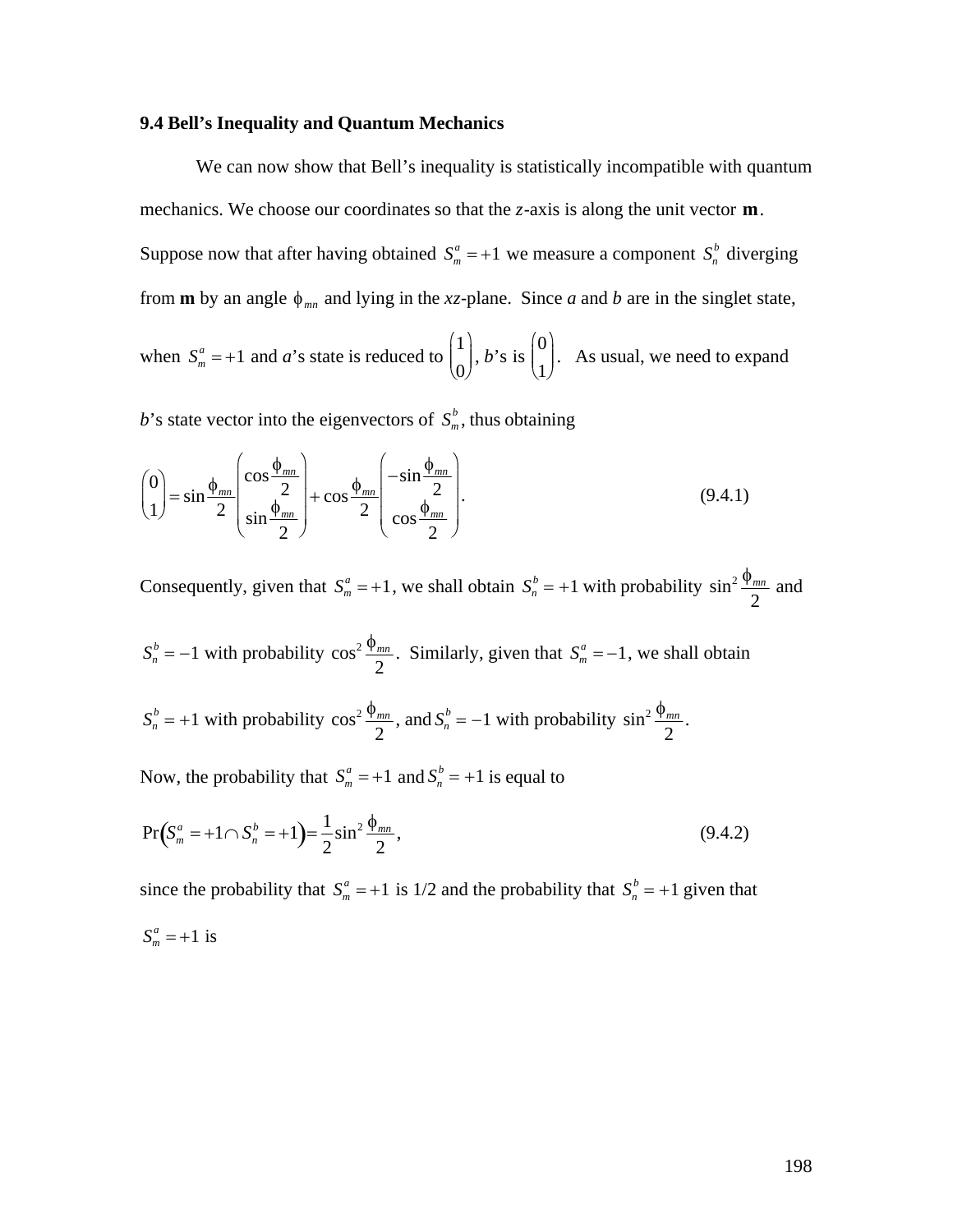$$
\Pr\left(S_n^b = +1 \middle| S_m^a = +1\right) = \sin^2 \frac{\Phi_{mn}}{2}.
$$
\n(9.4.3)

The probabilities of the remaining three combinations can be calculated similarly. We can tabulate the results as follows:

$$
P(S_m^a = +1 \cap S_n^b = +1) = \frac{1}{2} \sin^2 \frac{\phi_{mn}}{2}
$$
  
\n
$$
P(S_m^a = +1 \cap S_n^b = -1) = \frac{1}{2} \cos^2 \frac{\phi_{mn}}{2}
$$
  
\n
$$
P(S_m^a = -1 \cap S_n^b = -1) = \frac{1}{2} \sin^2 \frac{\phi_{mn}}{2}
$$
  
\n
$$
P(S_m^a = -1 \cap S_n^b = +1) = \frac{1}{2} \cos^2 \frac{\phi_{mn}}{2}.
$$
  
\n(9.4.4)

Let  $S_m^a S_n^b$  be the product of the returns of the measurements of  $S_m^a$  and  $S_n^b$ . Then, (9.4.4) tells us that the probability for such a return is  $\frac{1}{2} \cos^2 \frac{\phi_{mn}}{2}$ . Consequently, remembering

that 
$$
\langle j \rangle = \sum_{j=0}^{\infty} jP(j)
$$
, the expectation value of  $S_m^a S_n^b$  is  
\n $\langle S_m^a S_n^b \rangle = 1 \left( \frac{1}{2} \sin^2 \frac{\phi_{mn}}{2} \right) - 1 \left( \frac{1}{2} \cos^2 \frac{\phi_{mn}}{2} \right) + 1 \left( \frac{1}{2} \sin^2 \frac{\phi_{mn}}{2} \right) - 1 \left( \frac{1}{2} \cos^2 \frac{\phi_{mn}}{2} \right) =$   
\n $= \sin^2 \frac{\phi_{mn}}{2} - \cos^2 \frac{\phi_{mn}}{2}$ . (9.4.5)

A quick look at trigonometric tables tells us that

$$
\left\langle S_m^a S_n^b \right\rangle = -\cos\phi_{mn}^{\quad 8}.\tag{9.4.6}
$$

<sup>7</sup> Here we use the notation where " $p \cap q$ " stands for "p and q" and " p |q" for "p given q." Suppose we are dealing with a well-shuffled deck of cards,  $p=$ drawing an ace, q=drawing a queen, and r=drawing the ace of spades. Then,  $P(p) = P(q) = 4/52$  and  $P(r) = 1/52$ . However,  $P(r | p) = 1/4$ ; that is, *given that* we got an ace, the probability that it is the ace of spades is 1/4. In general,  $P(m \cap n) = P(m) \cdot Pr(n|m)$ .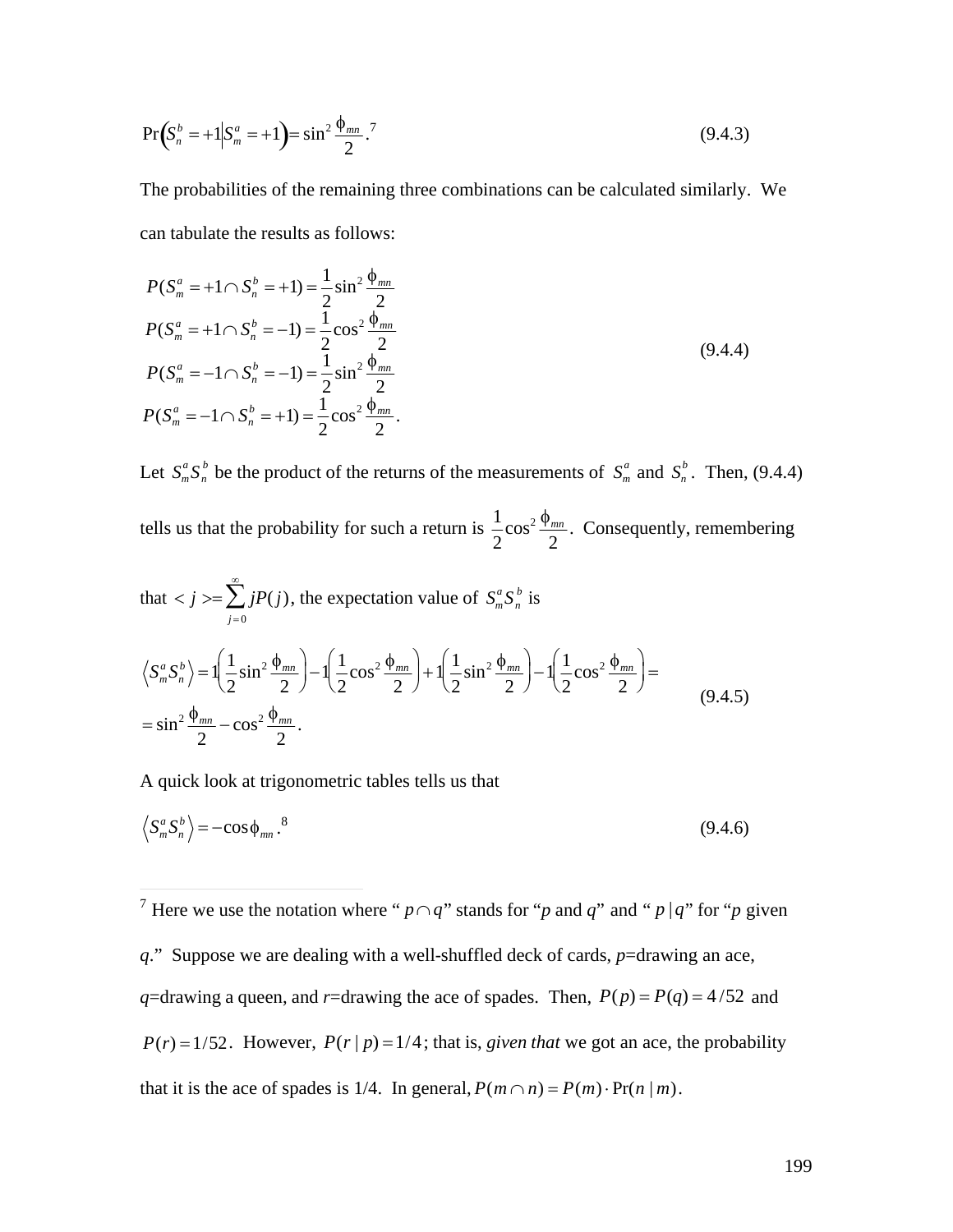Similarly, we can obtain

$$
\langle S_m^a S_{n'}^b \rangle = -\cos \phi_{mn'}
$$
  

$$
\langle S_m^a S_n^b \rangle = -\cos \phi_{m'n}
$$
  

$$
\langle S_{m'}^a S_{n'}^b \rangle = -\cos \phi_{m'n'}.
$$
 (9.4.7)

Now let us take **m** and **n** to be parallel and  $\phi_{m'n} = \phi_{mn'} = \theta$ , so that  $\phi_{m'n'} = 2\theta$ . Then,

$$
\gamma = \left| \left\langle S_m^a S_n^b \right\rangle - \left\langle S_m^a S_{n'}^b \right\rangle + \left\langle S_m^a S_n^b \right\rangle + \left\langle S_m^a S_{n'}^b \right\rangle \right| = \left| 1 + 2\cos\theta - \cos 2\theta \right|.
$$
 (9.4.8)

Hence, Bell's inequality is satisfied just in case

$$
|1 + 2\cos\theta - \cos 2\theta| \le 2. \tag{9.4.9}
$$

However, when  $0 < \theta < \pi/2$ , the inequality is *not* satisfied by quantum mechanics, as one incompatible with quantum mechanics. can easily verify. Consequently, local strong property realism is statistically

Several experiments, largely using photons, have been performed to determine whether Bell's inequality is always satisfied in the quantum world, and the consensus is that they have come down on the side of quantum mechanics. Of course, it is always possible that something is wrong with the experiments. However, something like a conspiracy on nature's side would be required to dismiss all of them. In short, it looks very much as if Bell's inequality is false and quantum mechanical predictions are correct.

<sup>8</sup> sin<sup>2</sup> $\alpha = \frac{1}{2} - \frac{1}{2} \cos 2\alpha$  a 2  $\cos 2\alpha$  and  $\cos^2 \alpha = \frac{1}{2} + \frac{1}{2}\cos 2\alpha$ 2 2  $+\frac{1}{2}\cos 2\alpha$ . 2  $\cos 2\alpha$ .

 $\overline{a}$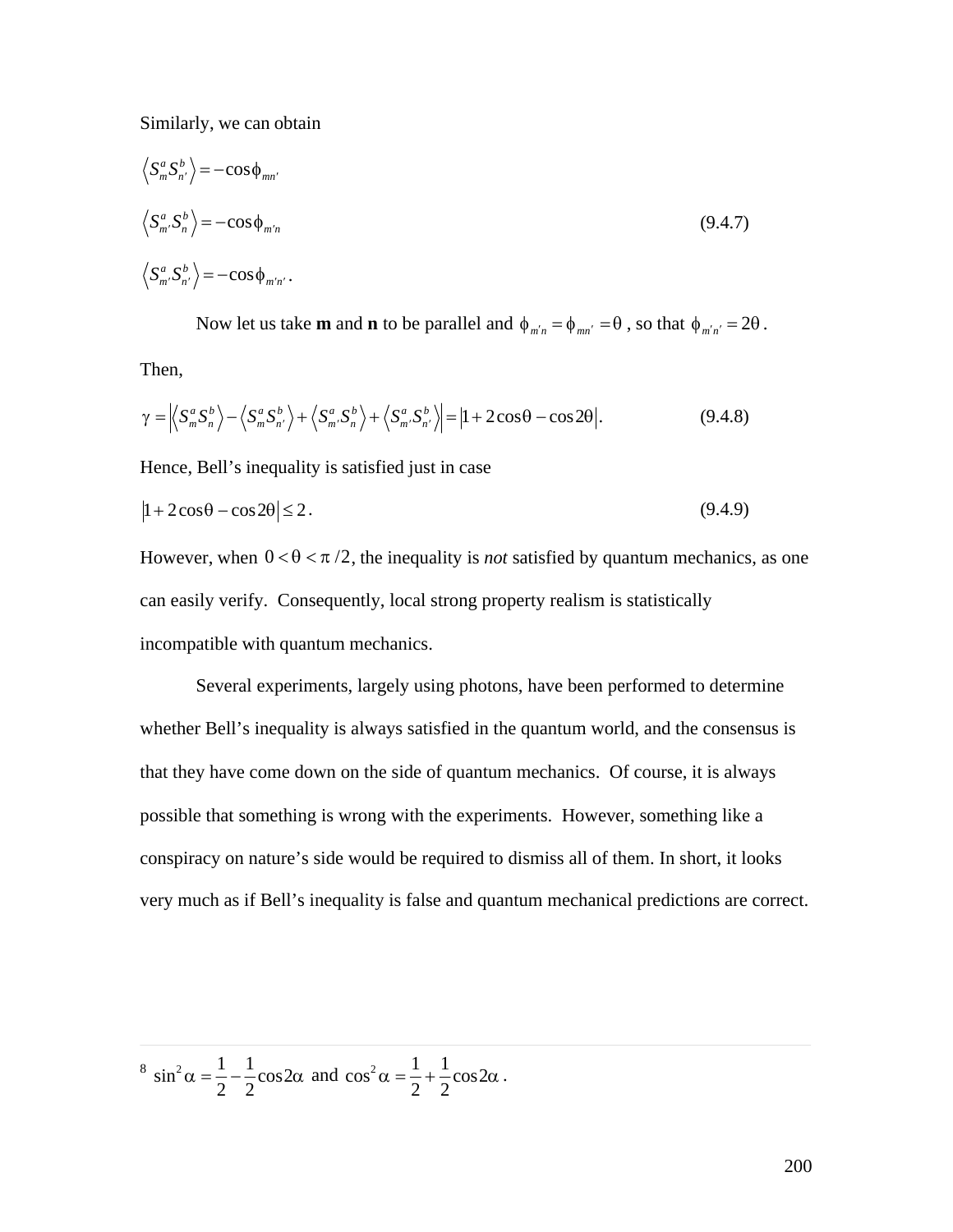If so, strong property realism must relinquish PL, that is, must be non-local, or, which is the same, PL and strong property realism, contextual or not, cannot be both true.<sup>9</sup>

The failure of Bell's inequality at the quantum level has occasionally been taken to entail that PL is false, if quantum mechanics is correct. For, one might argue, the EPRB paper suggests that the only hope to avert non-locality is by adopting strong property realism and yet Bell, assuming the experiments are correct, has effectively shown that strong property realism must be non-local in order to agree with experience. This belief is then reinforced by the fact that Bohm's mechanics, the most developed version of a quantum theory interpreted in terms of strong property realism, is non-local. However, such a conclusion is unwarranted since, for example, it may be possible to develop an interpretation of quantum mechanics that adopts weak property realism, as we shall see.

### **9.5 The Greenberger-Horne-Zeilinger Theorem**

Bell's theorem deals with averages, and therefore it only shows the statistical incompatibility of quantum mechanics and local strong property realism. By contrast, the Greenberger-Horne-Zeilinger theorem (GHZ for short) addresses the non-statistical incompatibility of local strong property realism and quantum mechanics (Home, D.,  $(1997): 235-37).$ <sup>10</sup>

Consider three spin-half particles *a*, *b*, and *c* that are widely separated but in the entangled state

<sup>&</sup>lt;sup>9</sup> For a description of the relevant experiments, including possible loopholes, see Baggott, J., (2004).

 $10$  As for Bell's theorem, contextuality does not affect the proof.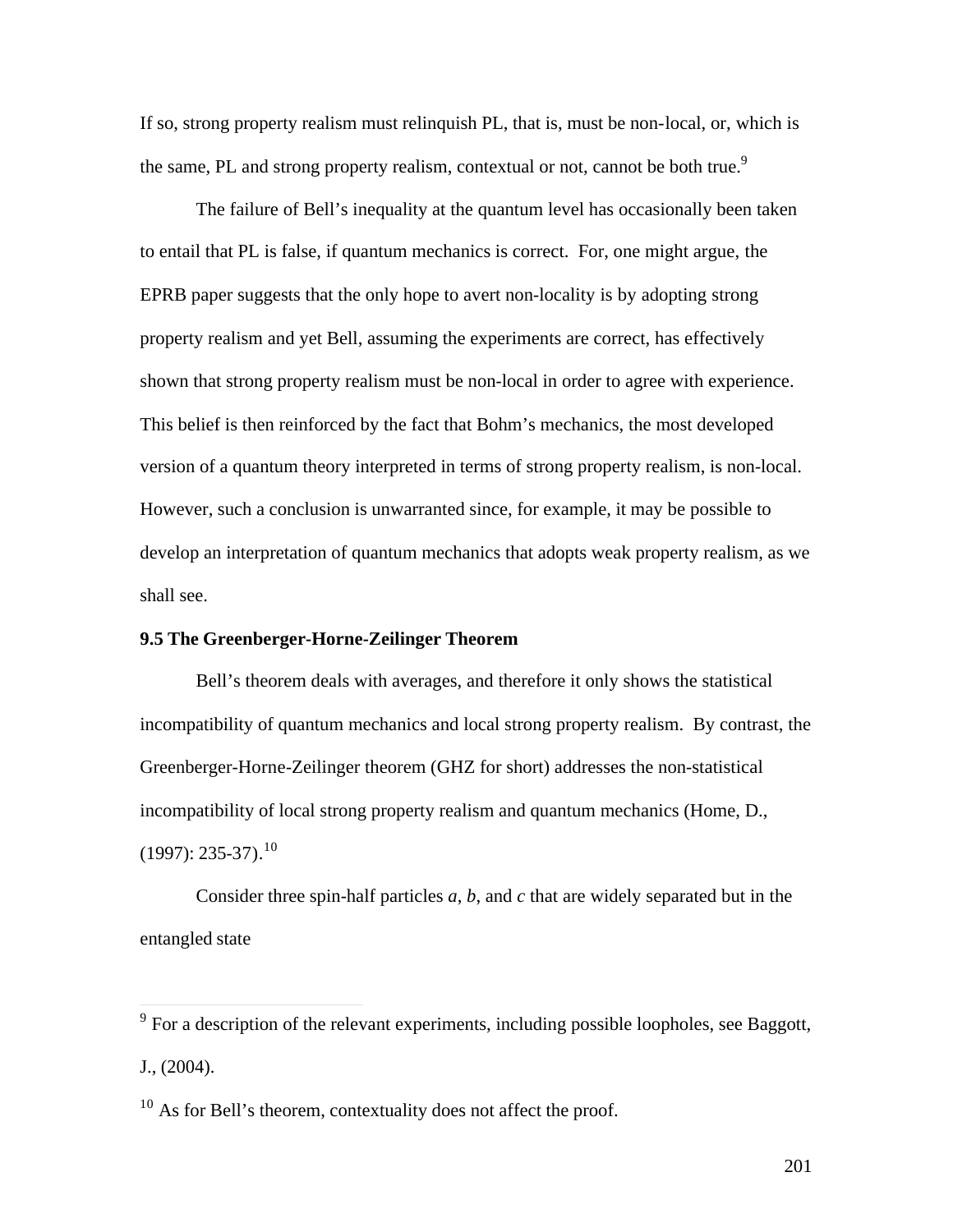$$
\left|\Psi\right\rangle = \frac{1}{\sqrt{2}} \left(\int_{z}^{a} \int_{z}^{b} \int_{z}^{c} \right) - \left|\psi_{z}^{a} \psi_{z}^{b} \psi_{z}^{c} \right\rangle \right).
$$
\n(9.5.1)

By using  $\hbar/2$  as a unit of measure, all spin component measurements will return  $\pm 1$ , and particles commute, direct calculation shows that the following four eigenvalue equations the spin operators will be Pauli matrices. Remembering that spin components of different obtain:

$$
\sigma_x^a \sigma_x^b \sigma_x^c |\Psi\rangle = -|\Psi\rangle, \tag{9.5.2}
$$

$$
\sigma_x^a \sigma_y^b \sigma_y^c |\Psi\rangle = |\Psi\rangle, \tag{9.5.3}
$$

$$
\sigma_y^a \sigma_x^b \sigma_y^c |\Psi\rangle = |\Psi\rangle, \tag{9.5.4}
$$

$$
\sigma_y^a \sigma_y^b \sigma_x^c |\Psi\rangle = |\Psi\rangle. \tag{9.5.5}
$$

Hence, the value of the *x*-component or *y*-component of the spin of any of the three particles can be determined with probability 1 just by measuring the *x*-components or *y*components of the other two. For example,  $\sigma_x^a \sigma_y^b \sigma_y^c |\Psi\rangle = |\Psi\rangle$  tells us that to know  $S_x^a$  all one needs are  $S_y^b$  and  $S_y^c$ . PL plus strong property realism tell us that  $S_x^a, S_y^a, S_x^b, S_y^b, S_x^c, S_y^a$ have had definite values all along.

Now, if  $\hat{A}$ ,  $\hat{B}$ ,  $\hat{C}$  are *mutually commuting* operators, then the functional relations among them are preserved among the observed values of their respective observables. In other words, if  $f(\hat{A}, \hat{B}, \hat{C}, \dots) = 0$ , then  $f(A, B, C) = 0$ , where *A*, *B*, *C*, are (the values of) the measured observables, that is, the relevant eigenvalues. In other words, the algebraic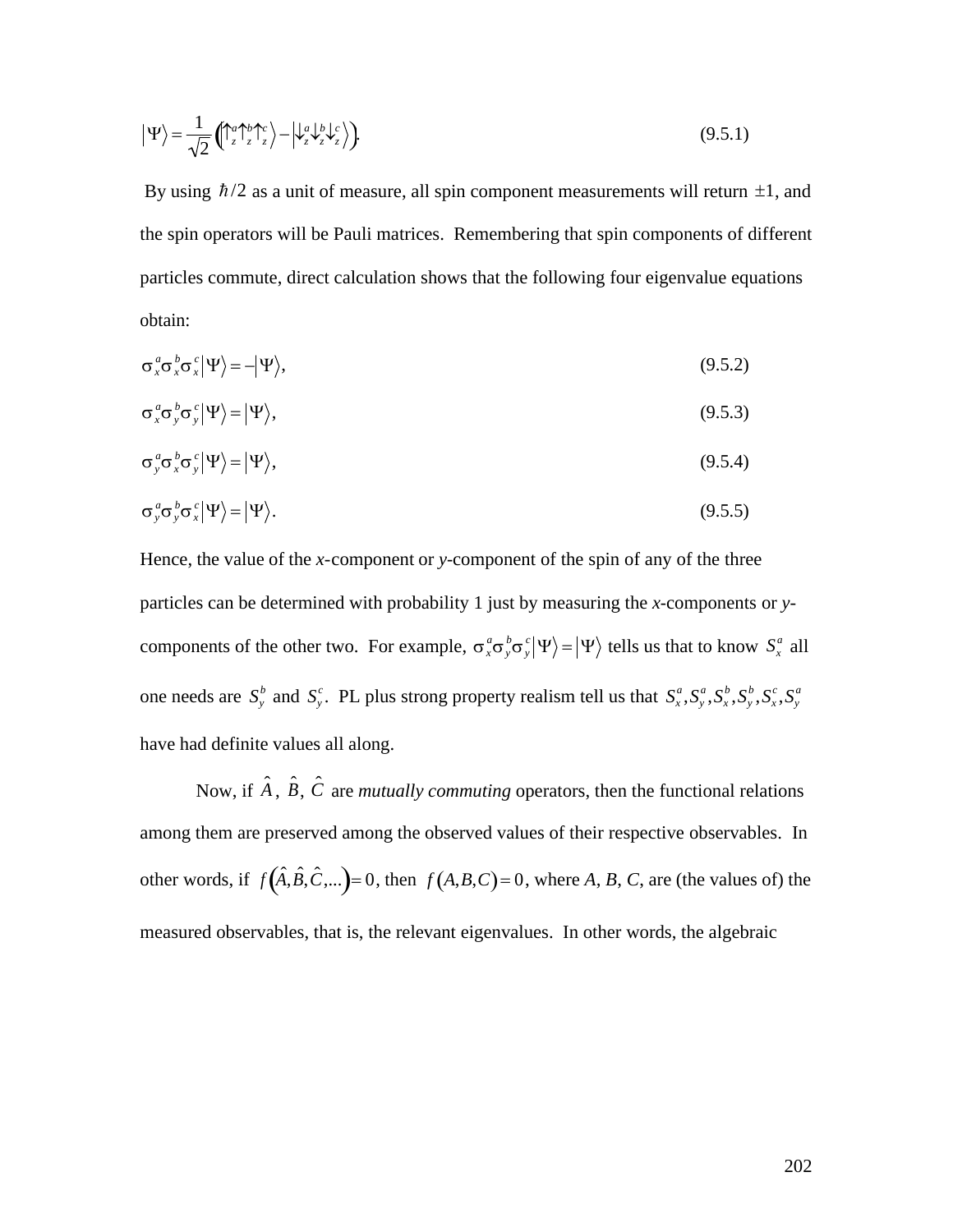relations among commuting operators are mirrored by those among the values of their observables (their eigenvalues). Let us call this the "functional rule." <sup>11</sup>

The functional rule plus the four eigenvalue equations above tell us that the following equalities obtain:

$$
S_x^a S_x^b S_x^c = -1, \tag{9.5.6}
$$

$$
S_x^a S_y^b S_y^c = 1, \tag{9.5.7}
$$

$$
S_y^a S_x^b S_y^c = 1,\tag{9.5.8}
$$

$$
S_{y}^{a} S_{y}^{b} S_{x}^{c} = 1. \tag{9.5.9}
$$

However, multiplying the last three equalities, we get

$$
\left(S_x^a S_y^b S_y^c \right) \left(S_y^a S_x^b S_y^c \right) \left(S_y^a S_y^b S_x^c \right) = 1, \tag{9.5.10}
$$

that is,

 $\overline{a}$ 

$$
S_x^a S_x^b S_x^c = 1, \tag{9.5.11}
$$

which is incompatible with  $(9.5.2).^{12}$ 

For example, given that the formula  $E = \frac{p^2}{2} + V$  ho  $\frac{P}{2m^2}$  + *V* holds for conservative systems

systems the value of energy to be equal to that of the square of momentum divided by (systems in which no energy is introduced or lost), we expect that at any time for such twice the square of the mass, plus that of potential energy.

 $12$  Tests involving three GHZ photons have, by and large, agreed with quantum mechanical predictions: Pan, J., Bouwmeester, D., Daniell, M., Weinfurter, H., Zeilinger, A., (2000).

 $11$  Note that the classical mechanical counterpart of the functional rule is trivially true.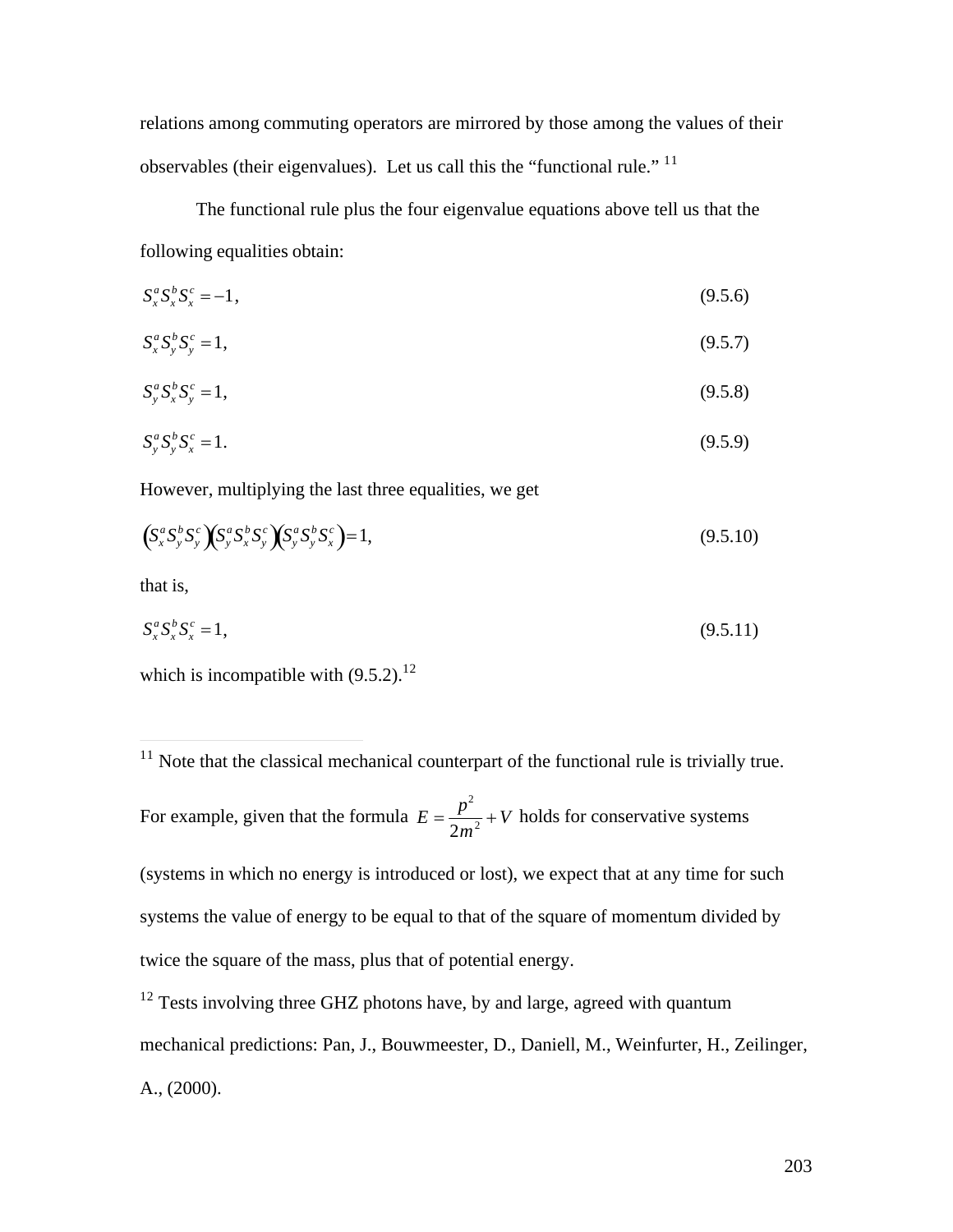#### **9.6 The Kochen-Specker Theorem**

Bell's theorem deals with strong property realism (strong property contextuality) and locality; by contrast, the Kochen-Specker theorem (KS for short) deals with strong property realism, local or not, but not with property contextuality. There is a long tradition of counterexamples to strong property realism going back at least to Schrödinger. For example, consider a quantum harmonic oscillator with energy *E<sup>n</sup>* . strong property realism. Then, at all times the particle itself has definite values for  $x$ ,  $T$ , Then,  $E_n = T + V$ , where *T* is the kinetic energy and *V* is the potential energy. Assume and *V*. Since both *T* and *V* are positive quantities and  $E<sub>n</sub>$  is fixed, when  $T = 0$ , *V* should ment returns provide the have its maximum value, that is  $E_n = V$ . Hence, *x* too should have a definite maximum measured observables, quantum mechanics and experiment tell us that this is not so: there value. However, if we assume that measurement returns provide the actual values of the is no limit to how large *x* can be, although the probability of finding the particle far from the equilibrium position is very low. So, something has to give in the premises of the argument, and the most likely candidate seems the assumption of non-contextual strong property realism (Schrödinger, E., (1935) in Wheeler, J. A., and Zureck, W. H., (eds.) (1983): 152-67).

While Schrödinger's counterexample, whatever its merits, is quite specific, KS, which we are going to consider in the simplified formulation provided by Home, establishes that in general strong property realism is incompatible with the machinery of quantum mechanical operators (Home, D., (1997): 32-37). To avoid confusion, in the following, if  $\hat{O}$  is an operator, then *O* is its observable and  $v(O)$  the value of *O*.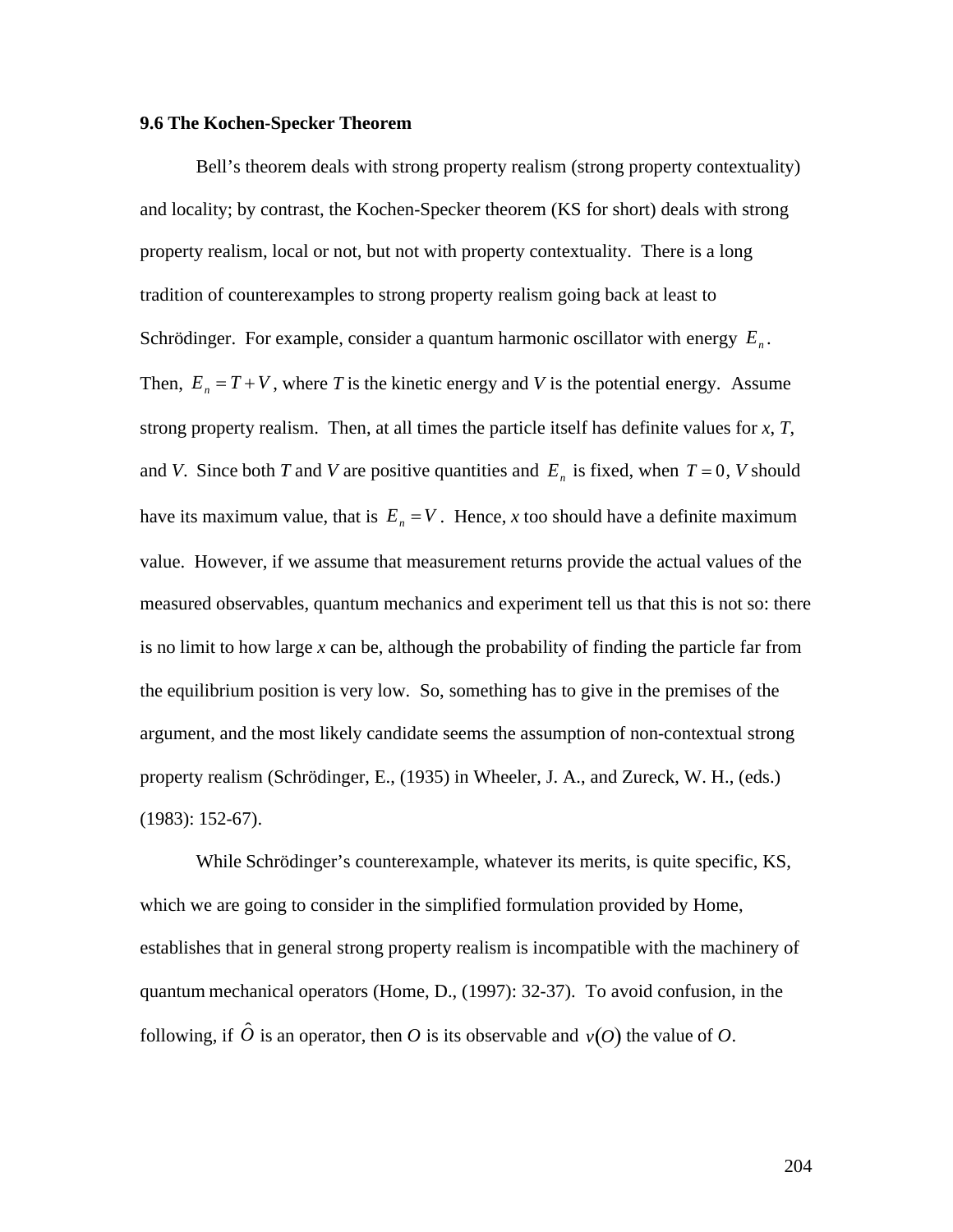Let us consider a system of two spin-half particles, with or without entanglement (PL is irrelevant here), and spin measurements using  $\hbar/2$  as the unit of measure, so that † operators for observables belonging to different particles, the following two equalities the usual spin operators reduce to Pauli operators. By exploiting the commutativity of can be shown to hold:

$$
\hat{S}_x^a \hat{S}_y^b \hat{S}_y^a \hat{S}_x^b \hat{S}_z^a \hat{S}_z^b = 1
$$
\n(9.6.1)

and

$$
\hat{S}_x^a \hat{S}_x^b \hat{S}_y^a \hat{S}_y^b \hat{S}_z^a \hat{S}_z^b = -1.^{13}
$$
\n(9.6.2)

By the functional rule (section 9. 5), we obtain

$$
v\left[\left(S_x^a S_y^b\right)\left(S_y^a S_x^b\right)\left(S_z^a S_z^b\right)\right] = 1\tag{9.6.3}
$$

and

$$
\nu \left[ \left( S_x^a S_x^b \right) \left( S_y^a S_y^b \right) \left( S_z^a S_z^b \right) \right] = -1. \tag{9.6.4}
$$

Now, a special case of the functional rule is the product rule: if  $\hat{A}$  and  $\hat{B}$  are commuting operators, then  $v(AB) = v(A) \cdot v(B)$ . By applying the product rule, we get

$$
\nu(S_x^a S_y^b)\nu(S_y^a S_x^b)\nu(S_z^a S_z^b) = 1
$$
\n(9.6.5)

and

 $\overline{a}$ 

$$
\nu(S_x^a S_x^b)\nu(S_y^a S_y^b)\nu(S_z^a S_z^b) = -1.
$$
\n(9.6.6)

By applying the product rule again, we finally obtain

$$
\nu(S_x^a)\nu(S_y^b)\nu(S_x^a)\nu(S_z^b)\nu(S_z^b)=1
$$
\n(9.6.7)

<sup>13</sup> It may be worth noticing that the following equalities hold:  $(\sigma_x)^2 = (\sigma_y)^2 = (\sigma_z)^2 = 1$ ;

$$
\sigma_x \sigma_y = -\sigma_y \sigma_x = i\sigma_z; \sigma_y \sigma_z = -\sigma_z \sigma_y = i\sigma_x; \sigma_z \sigma_x = -\sigma_x \sigma_z = i\sigma_y.
$$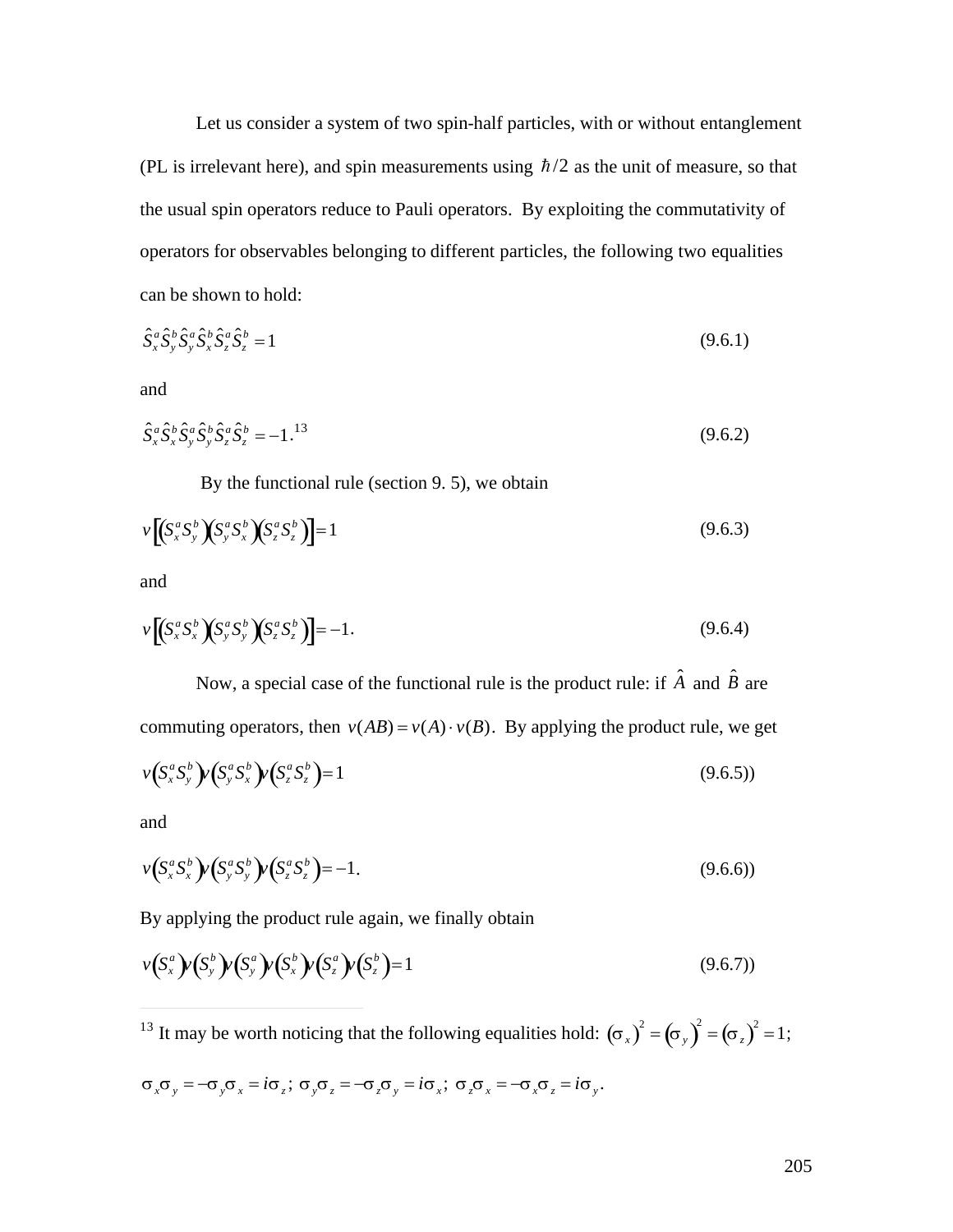and

$$
\nu(S_x^a)\nu(S_x^b)\nu(S_y^a)\nu(S_z^b)\nu(S_z^b) = -1.
$$
\n(9.6.8)

However, the left sides of (9.6.7) and (9.6.8) are identical, while their right sides are not, which is impossible. The proof we just considered establishes the KS theorem for 4 dimensional space; however, it is possible to construct a much more complicated proof for 3-dimensional space. Lower dimensional spaces are exempt from KS. This limitation, however, is not very significant in that very little quantum mechanics can be carried on in such spaces.

Note that following the application of the product rule, we assumed that, for example,  $v(S_x^a)$ , the first factor in both (9.6.7) and (9.6.8), is the same in both equations,  $\mathbf{F}^{(n)}$ even if it enters into  $S_x^a S_y^b$  and  $S_x^a S_x^b$ , which are not only different but also involve KS, then, can be escaped if one adopts property contextuality. incompatible observables for *b*. But there is no a priori reason why this should be so.

However, one can look at the lesson of KS differently. Algebraic contextuality disappears at the statistical level. If we measure *O* with *P* and *Q* in an ensemble of systems in state  $|\Psi\rangle$ , we get exactly the same statistics for O that we would have gotten if seems to point in the direction of weak property realism, which would reject (9.6.7) and we had measured *O* with *R* and *S*, even if *P* and *Q* are incompatible with *R* and *S*. This (9.6.8) as attributing simultaneous values to incompatible observables.

#### **9.7 Measurement**

Much of what is bizarre in standard quantum mechanics seems tied up with measurement. The wave function develops deterministically until measurement occurs, and then we have the collapse of the state vector, an unexpected and apparently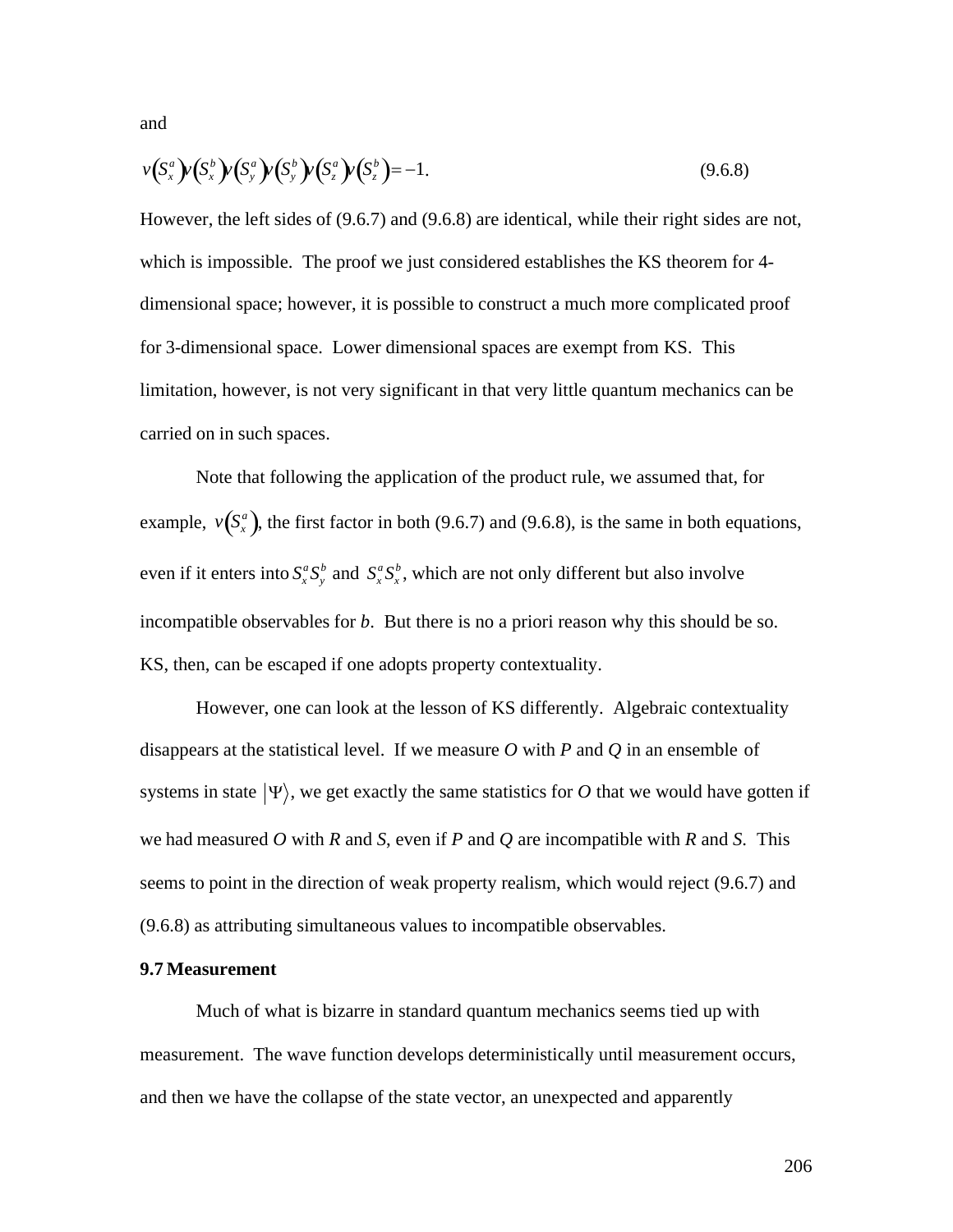unreasonable suspension of TDSE. So, it might be a good idea to look at measurement more closely.

Typically, a measurement involves the establishment of a correlation between a quantity Q of a system S under investigation and a directly observable quantity R of a measuring device D. More precisely, if Q's value is  $q$ , then there is a biunivocal function  $f(q) = r$ , where *r* is a value of R, such that to every value *q* of Q there corresponds one and only value of R, and vice versa. By reading off R's value, let us say the position of a pointer on a graduated line, one can infer Q's value. For example, if one dips the tip of a thermometer into a liquid, and the thermometer "reads"  $30C^{\circ}$ , then one infers that the liquid's temperature is  $30C^{\circ}$ . Since  $f(q) = r$  is biunivocal, if we assume that S is in a specific state at the time of measurement, then the outcome of the measurement is determinate; in other words, every time we measure, we get a single determinate result. In addition, thermodynamics, and ultimately classical mechanics, explains why we got a reading of  $30C^{\circ}$ . It turns out that when we measure quantum mechanical observables, this expectation is satisfied: every time we measure, we do get a single determinate result. However, the way in which quantum theory explains this apparently obvious fact is rather problematic, *if* we assume that in the measurement both S and D can be described by quantum mechanics. Let us see how this comes about.

Suppose that system S is in the eigenstate  $|\psi_n\rangle$  of  $\hat{Q}$  with eigenvalue  $q_n$  and that  $\overline{a}$ the measuring device D is in the eigenstate  $|\chi_0\rangle$  of  $\hat{R}$  with eigenvalue  $r_0$ . Suppose now eigenvalue  $r_n$ , while  $|\psi_n\rangle$  remains unchanged, so that the compound system goes from that as the result of the interaction between S and D  $|\chi_0\rangle$  changes into  $|\chi_n\rangle$  with

207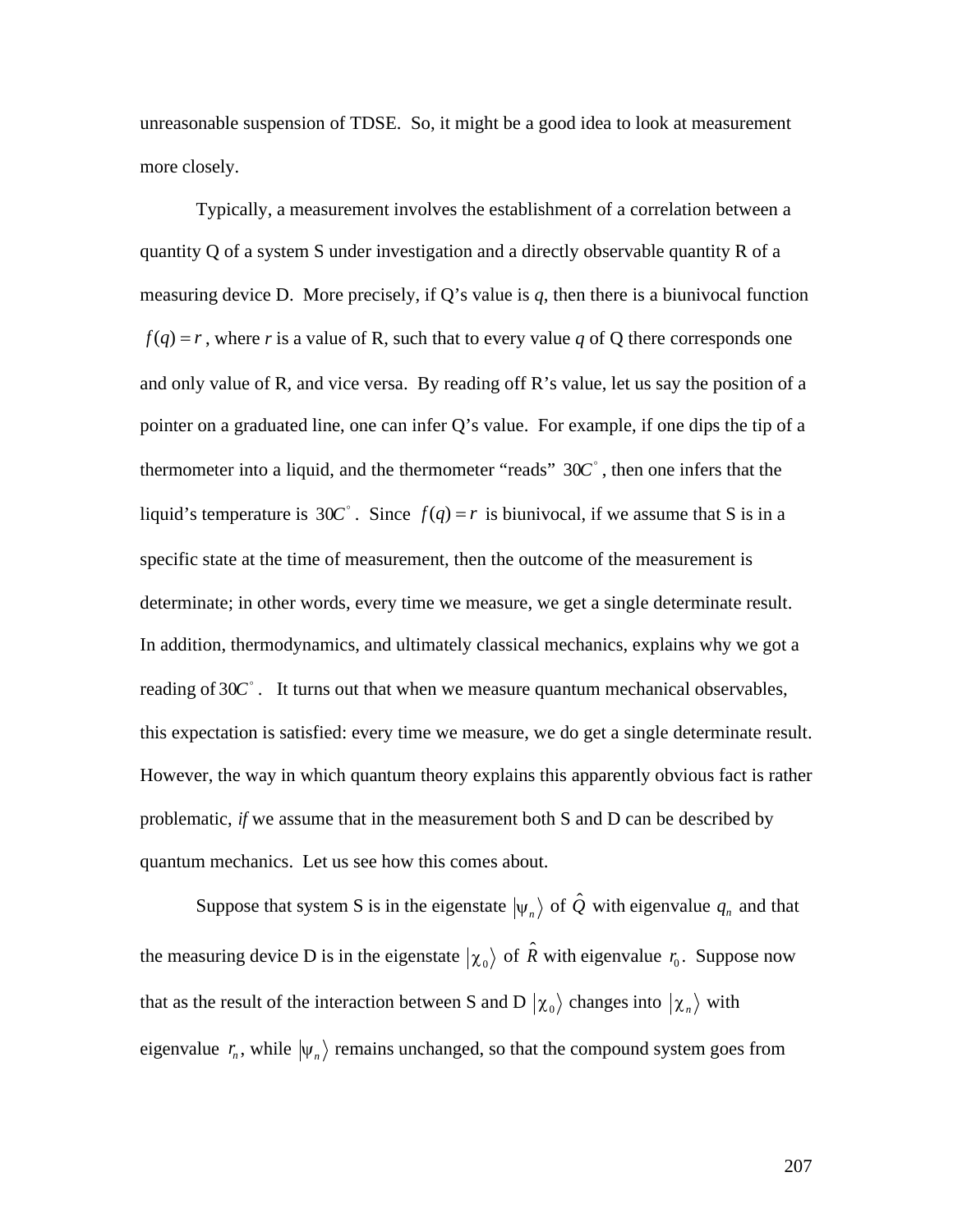state  $|\psi_n\rangle \otimes |\chi_0\rangle$  to state  $|\psi_n\rangle \otimes |\chi_n\rangle$ .<sup>14</sup> Then the eigenvector to eigenvalue link after the measurement and that *R* had value  $r_0$  before the measurement and value  $r_n$  after guarantees that the measuring device will record  $r_n$ , that Q had value  $q_n$  both before and the measurement.

However, things change dramatically if the original state of S is a superposition of eigenstates  $|\psi_i\rangle$  of *Q* so that the pre-measurement state of the compound S+D is

$$
|\Psi\rangle = \left(\sum_i c_i |\psi_i\rangle\right) \otimes |\chi_0\rangle. \tag{9.7.1}
$$

For, since the time evolution of  $|\Psi\rangle$  is linear, after measurement  $|\Psi\rangle$  evolves into the pure state

$$
|\Psi'\rangle = \sum_{i} c_i (|\psi_i\rangle \otimes |\chi_i\rangle)
$$
 (9.7.2)

a superposition of the tensor products of the various  $|\psi_i\rangle$ 's and their corresponding  $\mathbf{d}$  $\chi_i$ <sup>2</sup> is.<sup>15</sup> Note that crucially (9.7.2) is a pure, not a mixed state. But then, after measurement D's pointer is delocalized in the sense that its position, such as it is, is given

 $\overline{a}$ 

destructive," "non- demolition," or "of the first kind." Such measurements are often  $14$  Measurements in which the measured property is preserved are variously called "nondifficult to carry out in the quantum world. By contrast, measurements in which the measured property is seriously altered, often uncontrollably, are called "destructive," "demolition," or "of the second kind."

<sup>&</sup>lt;sup>15</sup> Remember that tensor product is distributive under addition:

 $(A + B) \otimes C = A \otimes C + B \otimes C$ . Remember also that whether a state is a superposition depends on the observable being measured.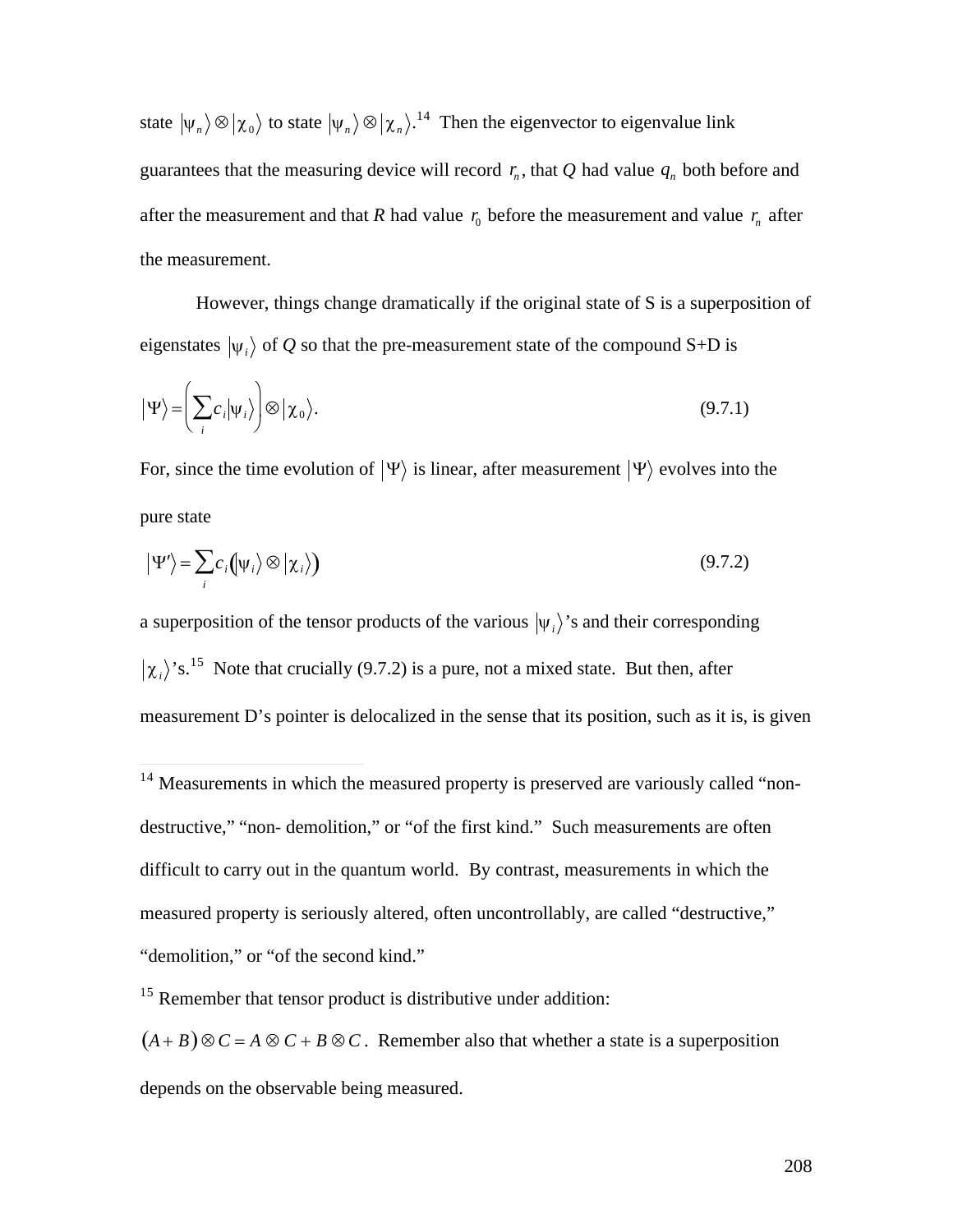by a superposition of the states  $\langle \chi_i \rangle$  associated with each specific position. In fact, work with S has infected D, as it were. The problem, of course, is that we know from according to EE, D's pointer is not at any position. In other words, the superposition at experience (or so we think) that this is not what happens, since after a measurement the pointer is in some definite position. Note that the complexity of the superposition seems irrelevant to the argument since no limit need be set for the index *i*. So, it is certainly true that the final state vector will have about  $10^{23}$  components, but by hypothesis a good measuring device insures that the system develops from  $|\psi_n\rangle \otimes |\chi_0\rangle$  to  $|\psi_n\rangle \otimes |\chi_n\rangle$  when  $\frac{1}{1}$   $\frac{1}{1}$   $\frac{1}{1}$   $\frac{1}{1}$   $\frac{1}{1}$  $\psi_n$  is an eigenstate of the observable's operator, and the linearity of the dynamical equations guarantees that the complex system ends up in state (9.7.2).

As D can be any macroscopic system working as a measuring device, Schrödinger's cat will do the job.

> A cat is penned up in a steel chamber, along with the following diabolical device (which must be secured against the direct interference by the cat). In a Geiger counter there is a tiny bit of radioactive substance, *so* small that *perhaps* in the course of one hour one of the atoms decays, but also, with equal probability, perhaps none; if it happens, the counter tube discharges and through a relay releases a hammer which shatters a small flask of hydrocyanic acid. If one has left the entire system to itself for an hour, one would say that the cat still lives *if* meanwhile no atom has decayed. The first atomic decay would have poisoned it. The  $\psi$ -function of the entire system would express this by having in it the living and the dead cat (pardon the expression) mixed or smeared out in equal parts

> > 209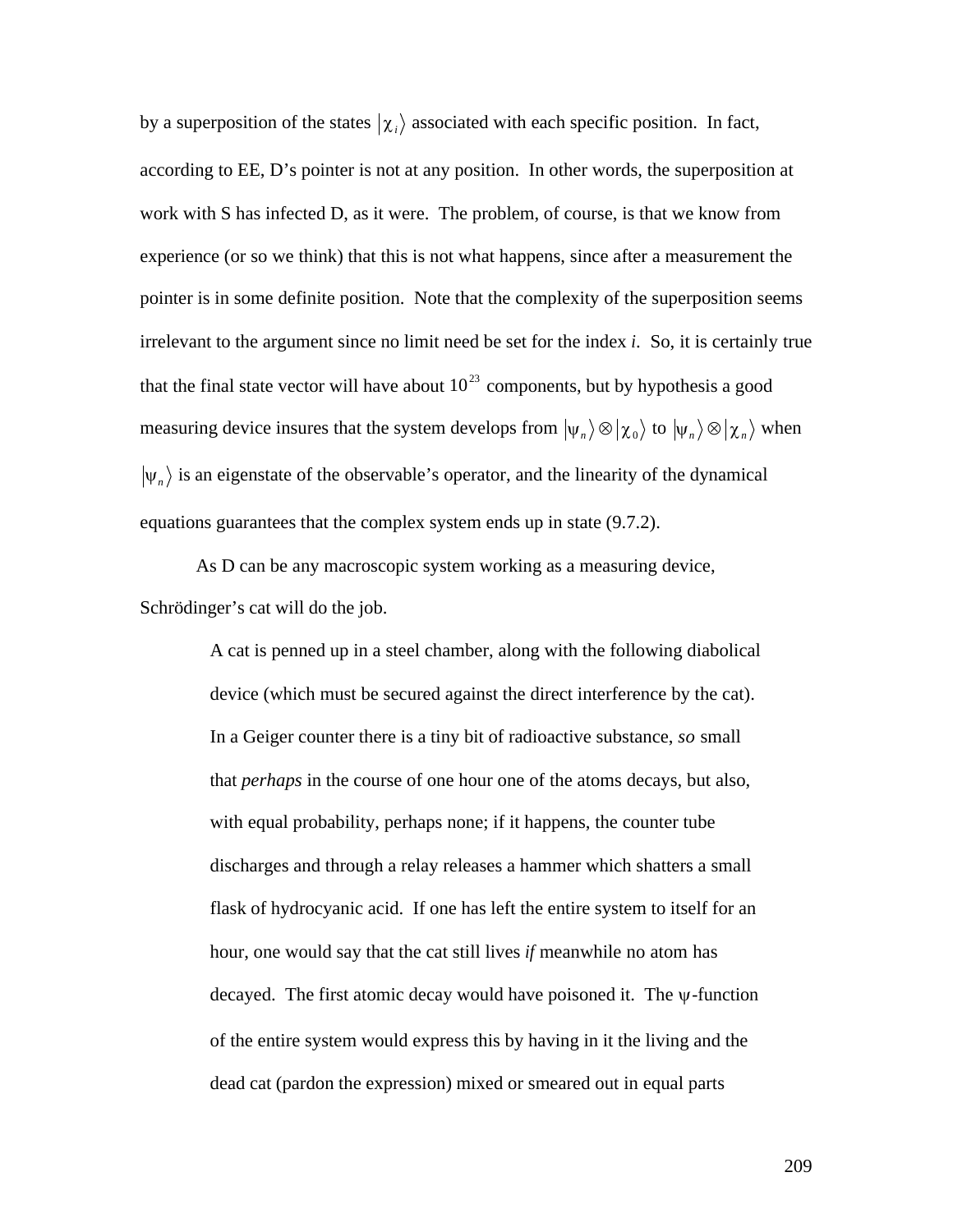(Schrödinger, E., (1935) in Wheeler, J. A., and Zureck, W. H., (eds.) (1983): 157).

In other words, the state of the wretched beast will end up entangled with that of the quantum system and so neither live nor dead until checked upon, which, to use Schrödinger's word, seems quite "ridiculous". In sum, as long as both S and D are described by TDSE, it very much looks as if no measuring result at all can be obtained as long as S's pre-measurement state is a superposition of the eigenstates of the observable Q measured by the device D. As this is because (9.7.2) is not a (proper) mixture but a pure state, let us call this *the pure state problem*. Note that a solution to this problem need not involve a solution of *the determinate result problem*, to wit, of why we got *the* determinate result we did in fact get.

Let us consider what has gone into the production of the pure state problem. First, we have assumed that TDSE has universal validity. Let us call this *the universal validity principle*. Second, we have assumed that our observations have a certain degree of reliability: when it seems to us that the pointer is at a certain position and nowhere else, we are not deluded. Let us call this *the observer's reliability principle*. Third, we have assumed EE. More precisely, we have assumed half of the principle: an observable *O* possesses a certain eigenvalue only if the system is in an appropriate eigenstate of *O*. Let us call this *the eigenvalue only if eigenstate principle*. Fourth, we have assumed that state vectors are unqualifiedly about physical systems in that we need not specify from which point of view (in relation to what other physical system) we determine the state vector. Let us call this *the absolute state principle.* These four principles are necessary

210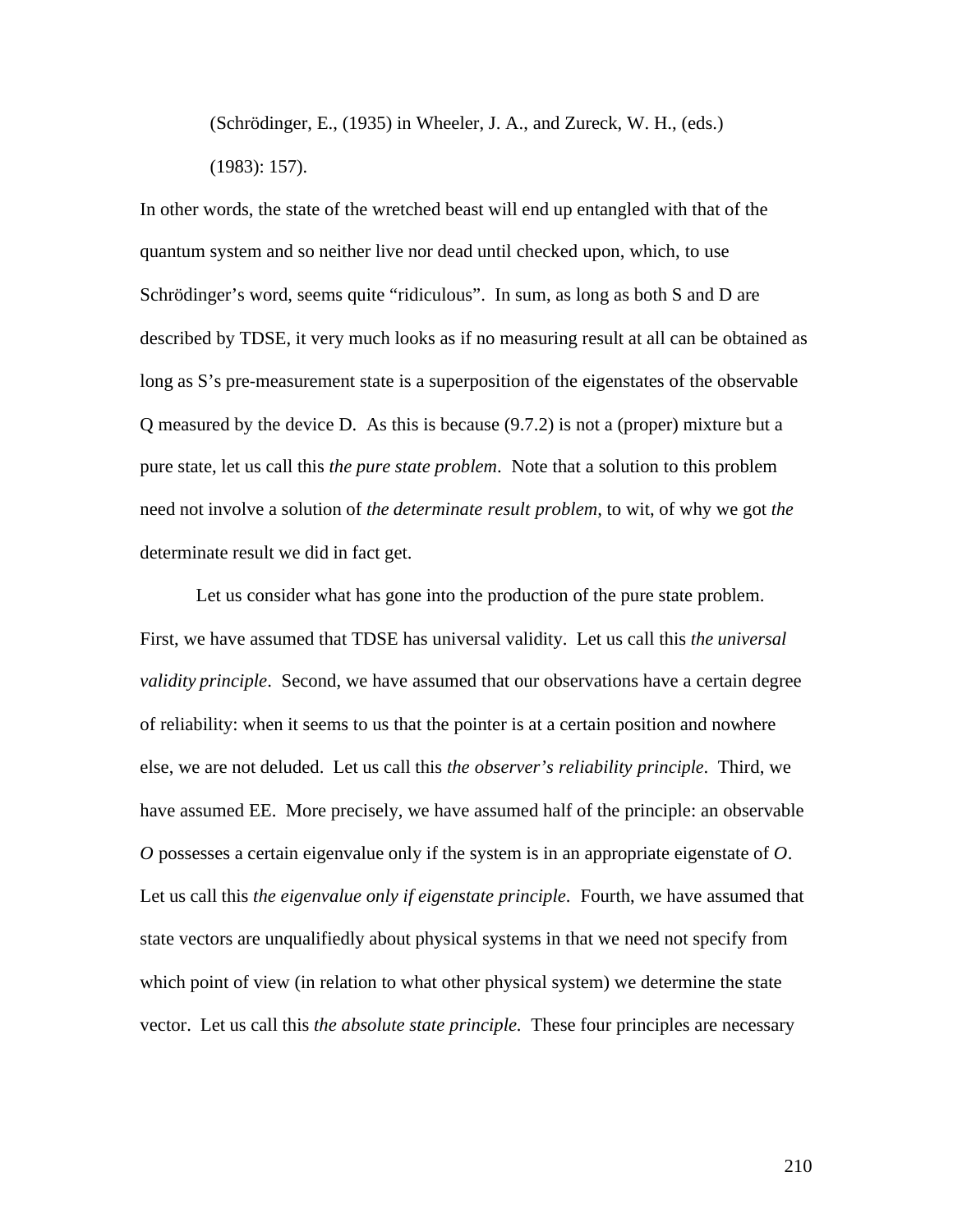ingredients for the production of the pure state problem; not surprisingly, as we shall see, many of the attempted solutions reject one of the four.

Since many solutions to the measurement problem have been put forth, it may be a good idea to set some criteria for judging success. There seem to be two such criteria. Obviously, a solution must explain the existence and uniqueness of measurement returns. In other words, while it is not necessary to explain why one got *the* return one actually got (why, say, one got +1 instead of  $-1$  when measuring  $S_z$  on a spin-half particle), it is solution must explain such existence and uniqueness in a non-traumatic way, as it were, certainly necessary to explain why one got *one* measurement return. In addition, any without introducing excessively *ad hoc* abrupt breaks in the linear evolution of quantum states guaranteed by TDSE.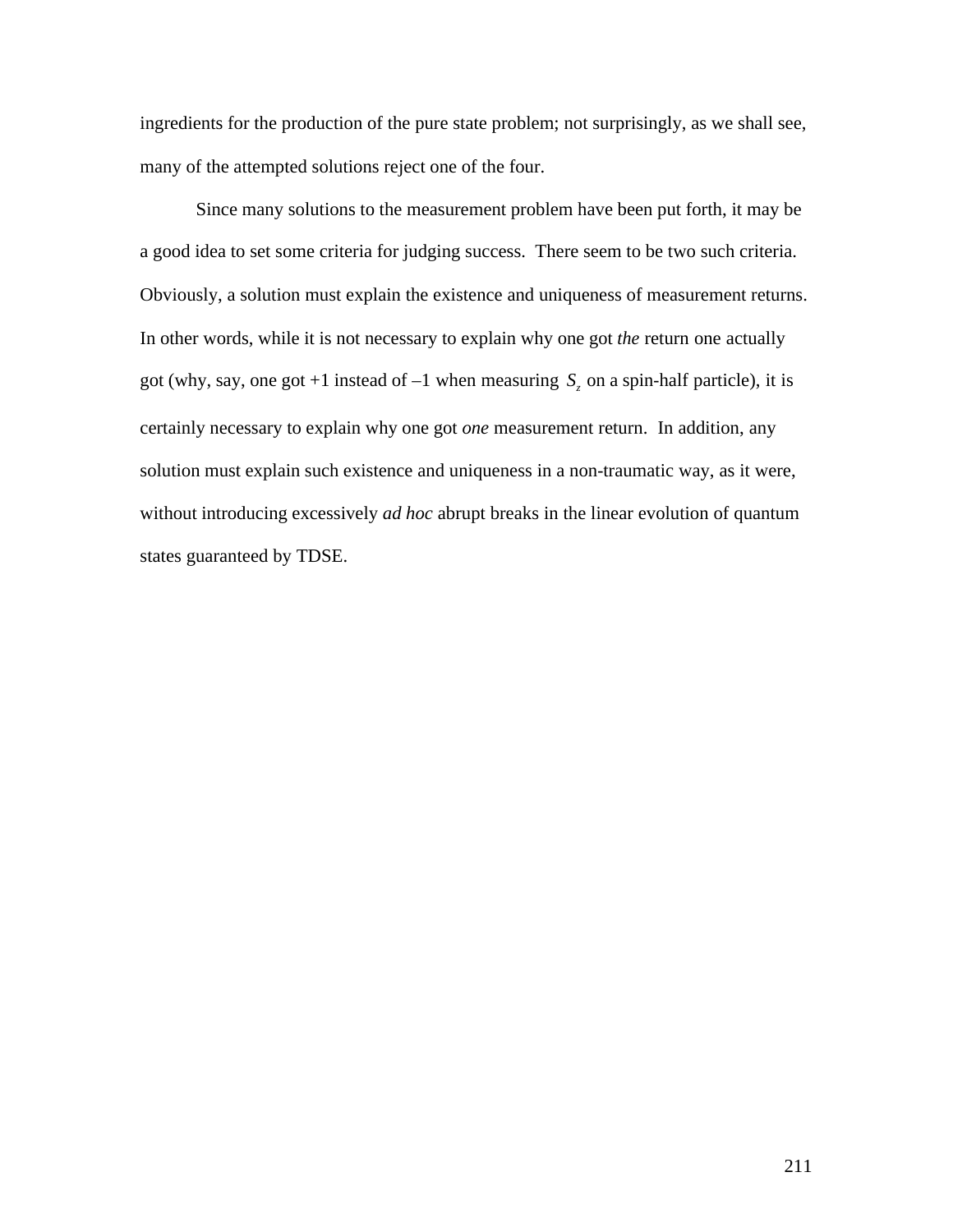## **Exercises**

# **Exercise 9.1**

Determine the eigenvalues and the normalized eigenvectors of  $\hat{S}_n$ . [Hint: Since

classically  $S_n = S_z \cos \phi + S_x \sin \phi$ , it must be the case that  $\hat{S}_n = \hat{S}_z \cos \phi + \hat{S}_x \sin \phi$ .

## **Exercise 9.2**

- 1. True or false: Any value determinist theory must be non-local to agree with experience.
- 2. True or false: The assumptions of the EPR paper are in conflict with experimental evidence.

## **Exercise 9.3**

- 1. Does weak value determinism allow the transition from (9.5.10) to (9.5.11)?
- 2. True or false: The transition from (9.5.2-5) to (9.5.6-9) involves the product rule.

# **Exercise 9.4**

- 1. Prove that  $\sigma_x \sigma_y \sigma_z = i$ .
- 2. Prove that  $\hat{S}_x^a \hat{S}_y^b \hat{S}_y^a \hat{S}_z^b \hat{S}_z^a \hat{S}_z^b = 1$ .
- †<br>† 1999 Santa Co **3.** Prove that the product of commuting Hermitian operators is Hermitian.

# † **Exercise 9.5**

Suppose that the system S is a spin-half particle is in state  $|\hat{\Gamma}_x\rangle$  and the measuring  $\mathbf{r}$ apparatus is a SGZ in initial state  $|\chi_0\rangle$ . Determine the state of the compound system S+SGZ just before and after the measurement according to TDSE.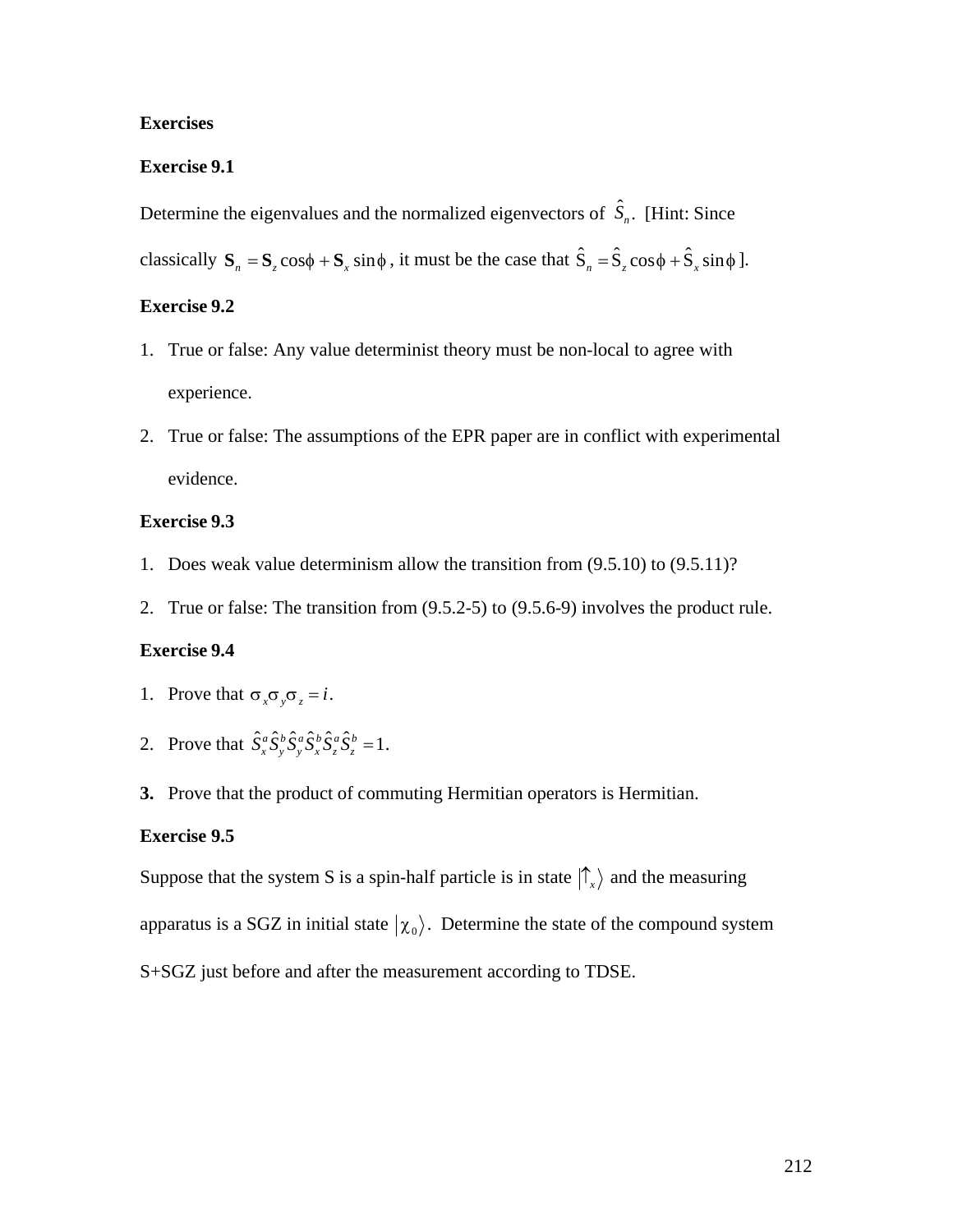## **Answers to the Exercises**

#### **Exercise 9.1**

Let us start by noting that classically  $S_n = S_z \cos \phi + S_x \sin \phi$ . Since the functional relations among the operators representing observables are identical to those among the observables, it follows that  $\hat{S}_n = \hat{S}_z \cos \phi + \hat{S}_x \sin \phi$ , that is,

$$
\hat{S}_n = \frac{\hbar}{2} \begin{pmatrix} 1 & 0 \\ 0 & -1 \end{pmatrix} \cos \phi + \frac{\hbar}{2} \begin{pmatrix} 0 & 1 \\ 1 & 0 \end{pmatrix} \sin \phi = \frac{\hbar}{2} \begin{pmatrix} \cos \phi & \sin \phi \\ \sin \phi & -\cos \phi \end{pmatrix}.
$$
 So,

 $\frac{\hbar}{2} \begin{pmatrix} \cos \phi & \sin \phi \\ \sin \phi & -\cos \phi \end{pmatrix} \begin{pmatrix} x_1 \\ x_2 \end{pmatrix} = \lambda \begin{pmatrix} x_1 \\ x_2 \end{pmatrix}$ . Hence, we get two simultaneous equations:

$$
\begin{cases} \left(\frac{\hbar}{2}\cos\phi - \lambda\right) x_1 + \left(\frac{\hbar}{2}\sin\phi\right) x_2 = 0\\ \left(\frac{\hbar}{2}\sin\phi\right) x_1 - \left(\lambda + \frac{\hbar}{2}\cos\phi\right) x_2 = 0 \end{cases}
$$

So, 
$$
0 = \begin{bmatrix} \frac{\hbar}{2}\cos\phi - \lambda & \frac{\hbar}{2}\sin\phi \\ \frac{\hbar}{2}\sin\phi & -\frac{\hbar}{2}\cos\phi - \lambda \end{bmatrix} = \left(\frac{\hbar}{2}\cos\phi - \lambda\right) \left(-\frac{\hbar}{2}\cos\phi - \lambda\right) - \left(\frac{\hbar}{2}\right)^2 \sin^2\phi
$$
.

Developing, and after a bit of algebra, we obtain  $0 = \lambda^2 - \left(\frac{\hbar}{2}\right)^2 \left(\cos^2 \phi + \sin^2 \phi\right) = \lambda^2 - \left(\frac{\hbar}{2}\right)^2$ .

The solutions are  $\lambda_1 = -\hbar/2$  and  $\lambda_2 = \hbar/2$ . Now, let us determine the eigenvector for  $\lambda_1 = -\hbar/2$ . Plugging this eigenvalue into the first of the two original simultaneous

equations, we obtain  $x_1 \cos \phi + x_2 \sin \phi = -x_1$ , so that  $x_2 = -\frac{1 + \cos \phi}{\sin \phi} x_1 = -\frac{\cos \left(\frac{\phi}{2}\right)}{\sin \left(\frac{\phi}{2}\right)} x_1$ .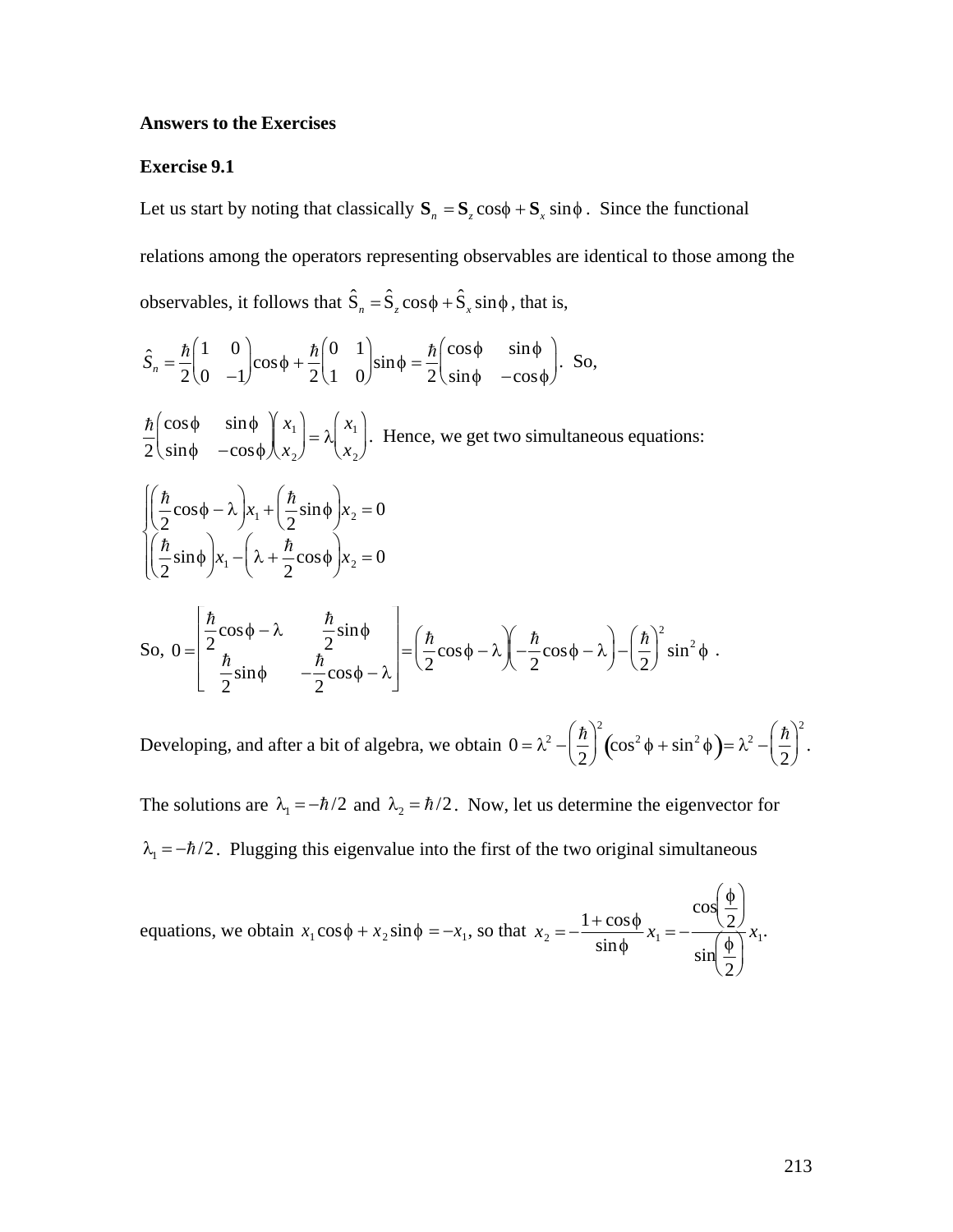Hence, the eigenvector is 
$$
X_{\lambda_1} = \begin{pmatrix} 1 \\ \cos(\frac{\phi}{2}) \\ \sin(\frac{\phi}{2}) \end{pmatrix}
$$
. Since  $\langle X_{\lambda_1} | X_{\lambda_1} \rangle = 1 + \frac{\cos^2(\frac{\phi}{2})}{\sin^2(\frac{\phi}{2})} = \frac{1}{\sin^2(\frac{\phi}{2})}$ ,

the normalized vector is  $||X_{\lambda_1}|| = \begin{pmatrix} \sin(\frac{\pi}{2}) \\ -\cos(\frac{\phi}{2}) \end{pmatrix}$ . As any multiple of an eigenvector is also an

eigenvector, by multiplying by  $-1$  we may rewrite the normalized eigenvector as

$$
\|X_{\lambda_1}\| = \begin{pmatrix} -\sin\left(\frac{\phi}{2}\right) \\ \cos\left(\frac{\phi}{2}\right) \end{pmatrix}
$$
. Now, let us determine the eigenvector for  $\lambda_1 = \hbar/2$ . Plugging this

eigenvalue into the first of the two original simultaneous equations, we obtain

$$
(\cos\phi - 1)x_1 + x_2 \sin\phi = 0, \text{ so that } x_2 = \frac{1 - \cos\phi}{\sin\phi} x_1 = \frac{\sin\left(\frac{\phi}{2}\right)}{\cos\left(\frac{\phi}{2}\right)} x_1. \text{ Hence, the eigenvector is}
$$

$$
X_{\lambda_2} = \begin{pmatrix} 1 \\ \frac{\sin(\frac{\phi}{2})}{\cos(\frac{\phi}{2})} \end{pmatrix}, \text{ and since } \left\langle X_{\lambda_2} \mid X_{\lambda_2} \right\rangle = 1 + \frac{\sin^2(\frac{\phi}{2})}{\cos^2(\frac{\phi}{2})} = \frac{1}{\cos^2(\frac{\phi}{2})}.
$$
 Hence, the normalized  
vector is  $||X_{\lambda_2}|| = \begin{pmatrix} \cos(\frac{\phi}{2}) \\ \sin(\frac{\phi}{2}) \end{pmatrix}.$ 

# **Exercise 9.2**

1. False, as weak value determinism escapes the strictures of Bell's Theorem.

2. True, as the EPR paper endorses both strong value determinism and PL.